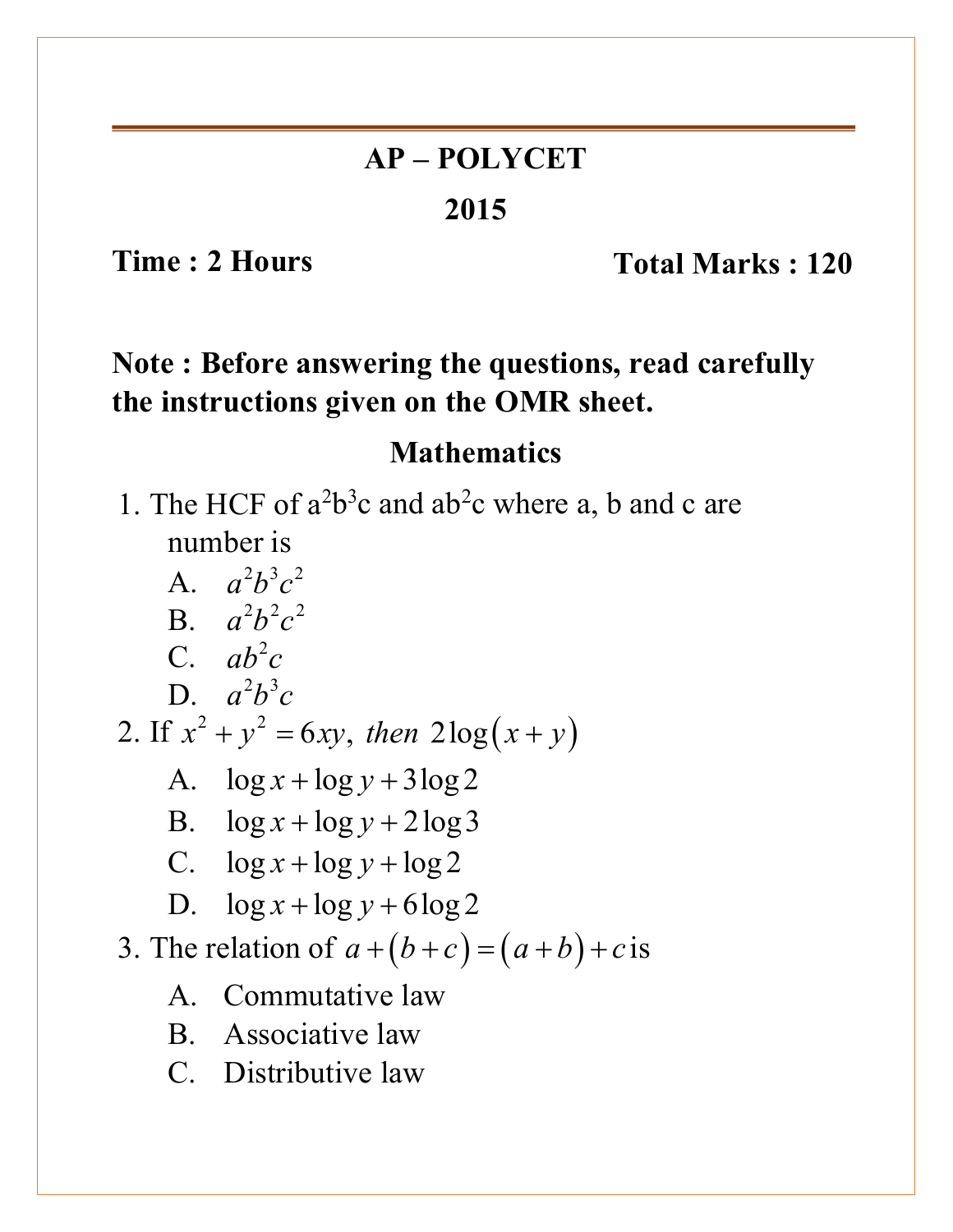D. None

4.  $0.1010010001$ .......000........1 is

A. A retinal

B. An irrational

C. An integer

D. None

5. In n is a natural number, then  $9^{2n} - 4^{2n}$  is always **divisible by**

A. 5

B. 15

C. 25

D. none

6. If  $A \subset B$  and  $B \subset C$ , then  $A \cap (B \cup C)$  =

A. A B. B C. C D.  $\diamond$ 7. If  $A = \{x \mid x \in N, 2 \le x \le 7\}$  then A = A. {1, 3, 4} B. {2, 3, 4, 5, 6} C.  $\{2, 3, 4, 5, 6, 7\}$ D. {3, 4, 5} 8. If A {Prime numbers less than 20} B = {whole number

less than 10, then  $(A - B) \cap (B - A)$ =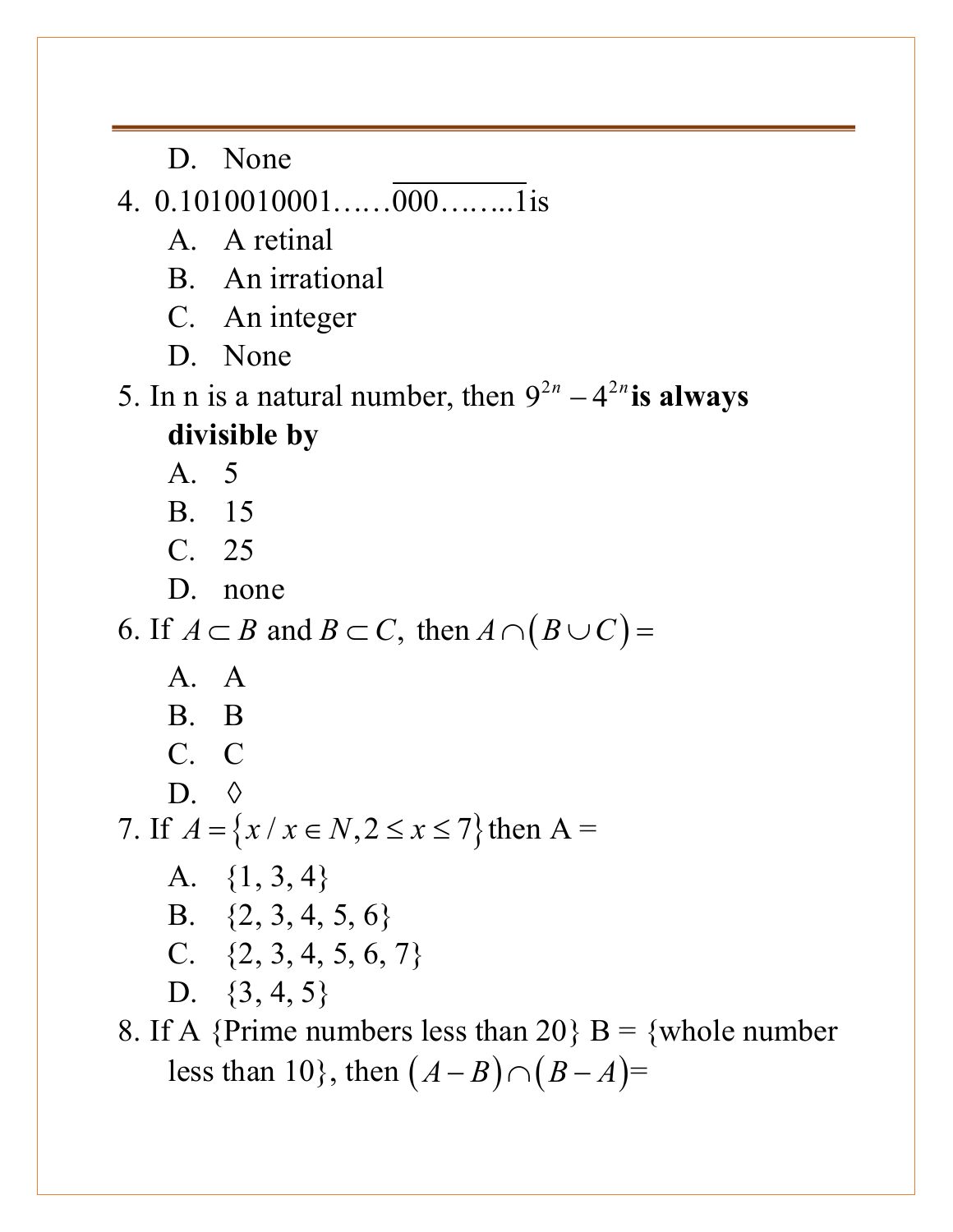A. φ B. µ C. A D. B 9. If two zeros of the polynomial  $x^3 + x^2 - 9x - 9$  are  $-3$  and 3, then its third zero is A. -1 B. 1 C. -9 D. 9 10.



The above figure shows the graph of  $f(x) = ax^2 + bx +$ c. Which of the following a correct?

A.  $a < 0, b > 0$  and  $c > 0$ 

B.  $a < 0, b < 0$  and  $c > 0$ 

C. 
$$
a < 0
$$
,  $b < 0$  and  $c > 0$ 

D.  $a > 0$ .  $b > 0$  and  $c < 0$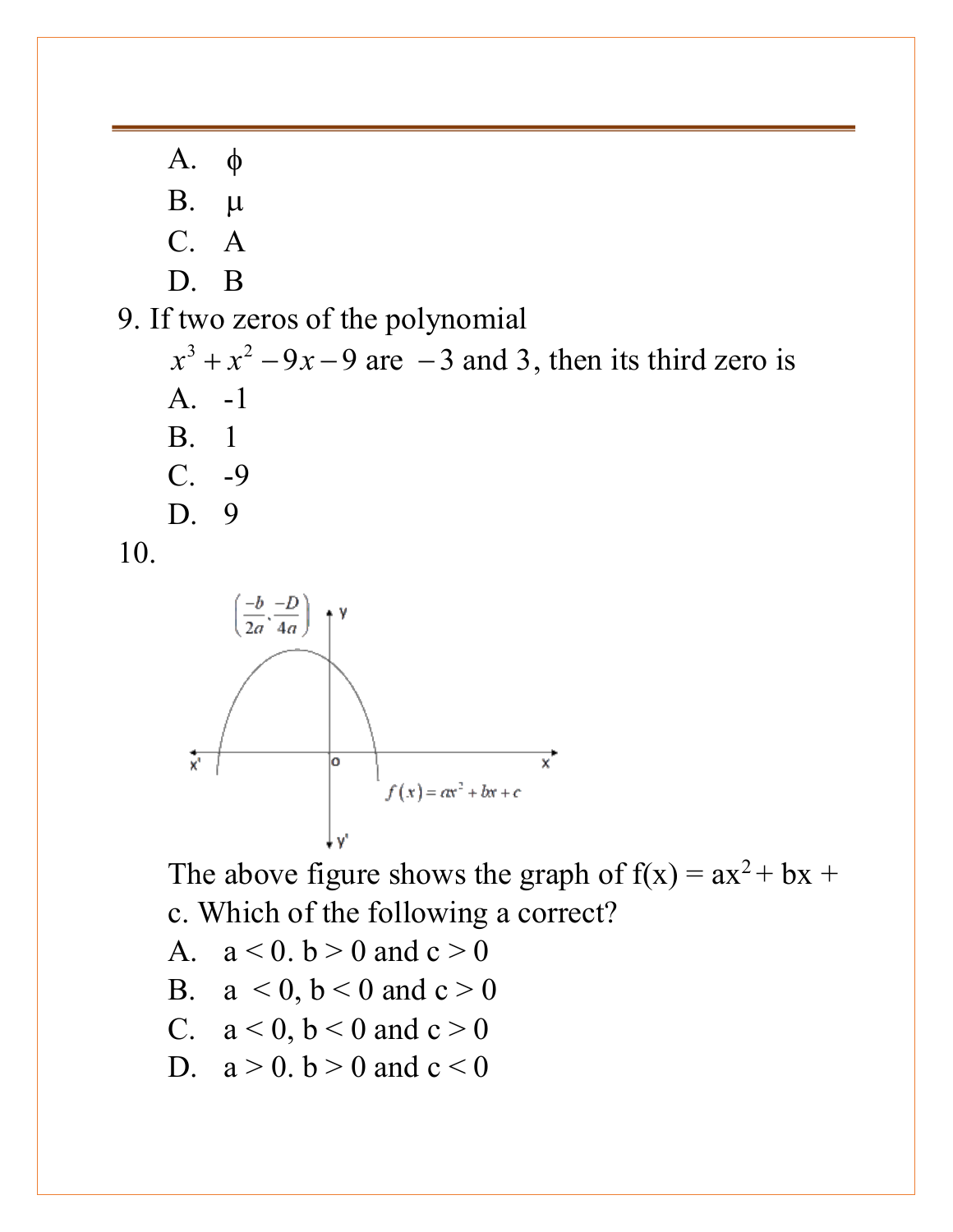- 11. If one root of the polynomial  $f(x) = 5x^2 + 13x + k$  is reciprocal of the other, then the value of k is
	- $A \quad 0$
	- B. 5
	- C. 1/6
	- D. 6

12. The value of x which satisfies the equation

- A. 4.5
- B. 3
- C. 2.25
- D. 0.5

13. The value of k for which the system of equations

```
3x + y = 1 and (2k-1)x + (k-1)y = 2k+1
```
inconsistent is

- A. 1
- B. 0
- C. -1
- D. 2
- 14. If a pair of linear equations in two variables a consistent, then the lines represented by the two equations are
	- A. intersecting
	- B. parallel
	- C. intersecting or coincident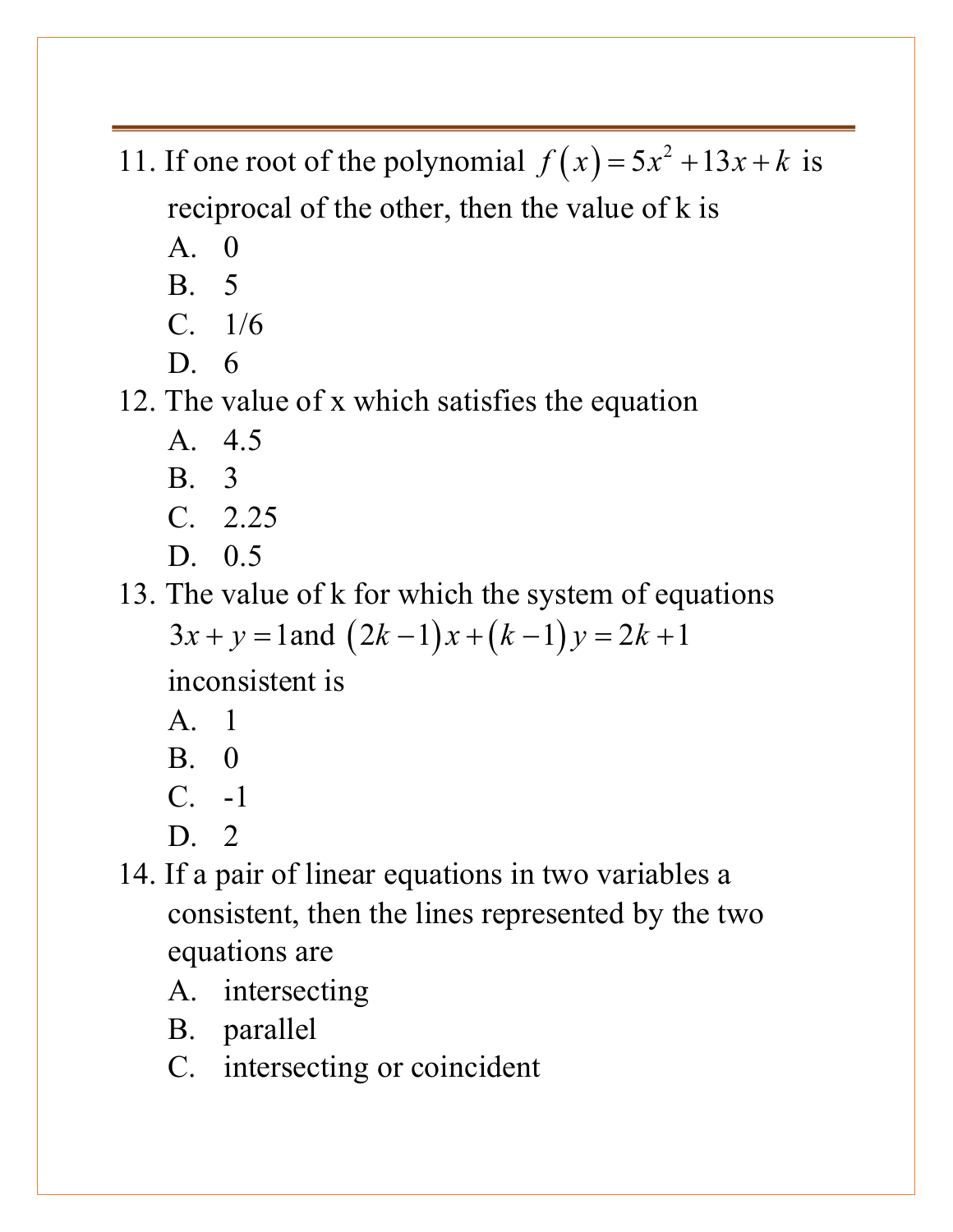D. always coincident

- 15. If twice the son's age in sears is added hi the father's age, the sum is 70. But if twice the father's age is added to the son's age, the sum is 95. Then the age of the son is
	- A. 13
	- B. 20
	- C. 15
	- D. 41

16. Solve:  $99x + 101y = 499,101x + 99y = 501$ 

A. (-3, -2)  
\nB. (8, 9)  
\nC. (1, 4)  
\nD. (3, 2)  
\n17. 
$$
\sqrt{\frac{a}{b} + 2 + \frac{b}{a}} =
$$
  
\nA.  $\sqrt{\frac{a}{b}} + \sqrt{\frac{b}{a}}$   
\nB.  $\frac{a}{\sqrt{b}} + \frac{\sqrt{b}}{a}$   
\nC.  $\frac{a}{b} + \frac{b}{a}$   
\nD. None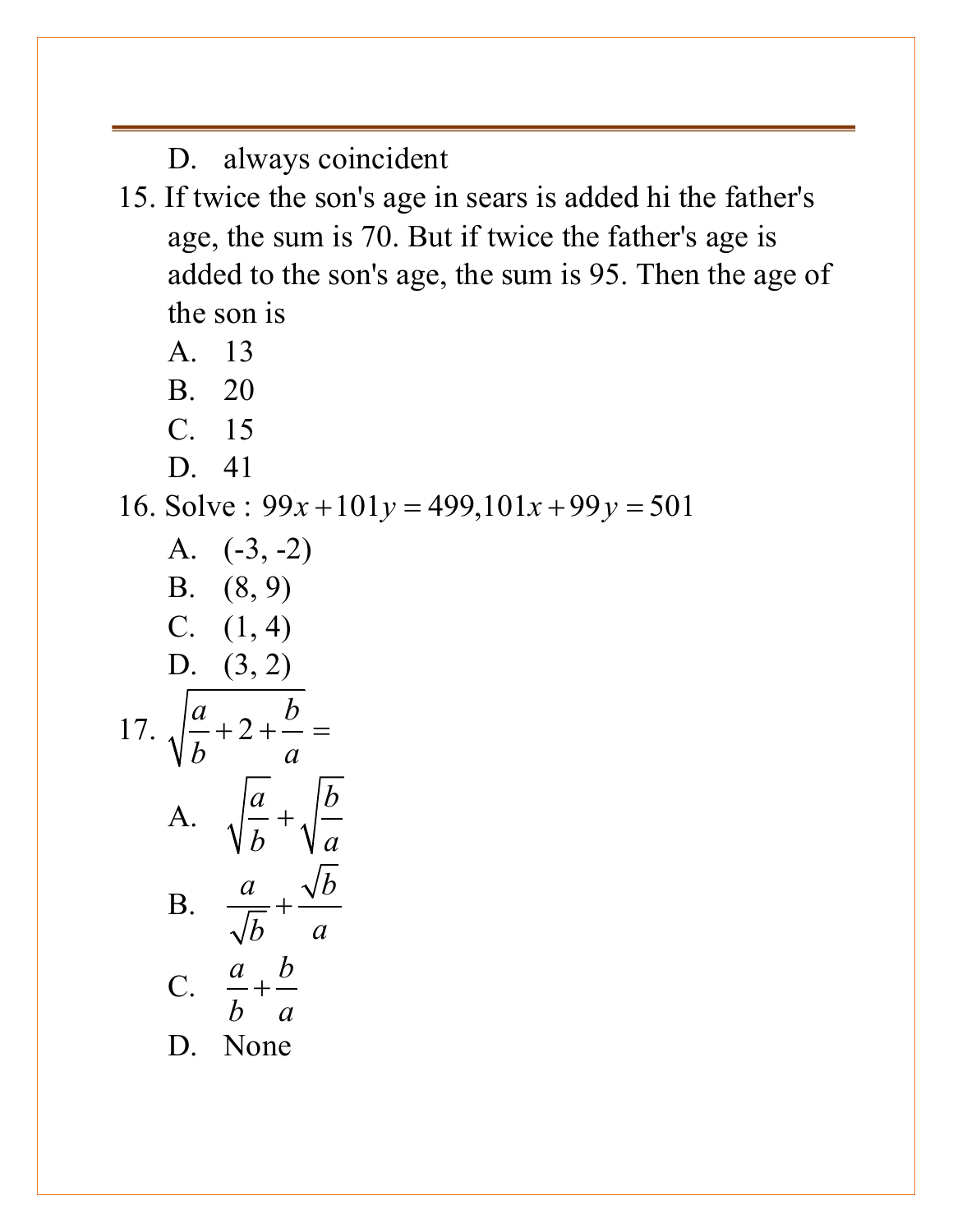- 18. The product of the roots of  $\sqrt{3} x^2 6x + 9\sqrt{3} = 0$  is
	- A.  $\sqrt{3}$
	- B. 9
	- C. -3
	- D. None

19. If the roots of a quadratic equation are p/q and q/p, then the equation is

A. 
$$
qx^2 - (q^2 + p^2)x - pq = 0
$$
  
\nB.  $pqx^2 - (p^2 + q^2)x + pq = 0$ 

C. 
$$
px^2 - (p^2 + 1)x + p = 0
$$

D. 
$$
p^2 x^2 - (p^2 + q^2)x - pq = 0
$$

20. The discriminant of  $\sqrt{x^2 + x + 1} = 2$  is

- A. 13
- B. -3
- C. 11
- D. None

21. If p, q, r, s, t, u and v are in AP, then  $q + r s + t + u =$ 

A. 
$$
\frac{5}{2}(p+v)
$$
  
\nB. 
$$
\frac{2}{5}(v-p)
$$
  
\nC. 
$$
\frac{5}{2}p
$$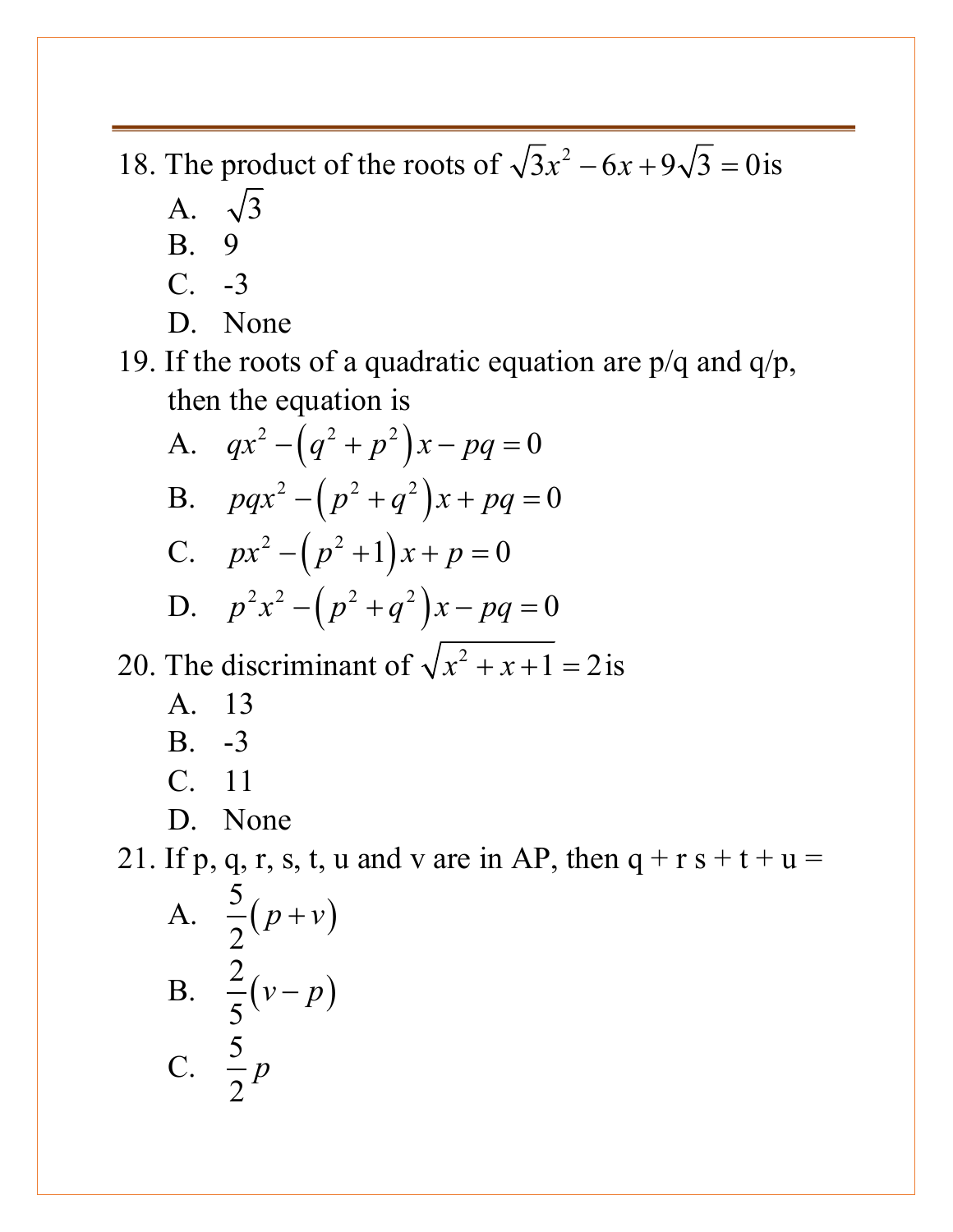D. None

22. The sum of all natural numbers between 100 and 1000 which are multiples of 5

- A. 98450
- B. 99450
- C. 16450
- D. 94450
- 23. If a, b, C are in AP and GP both, then which or the following is correct?
	- A.  $a = b \neq c$
	- B.  $a \neq b = c$
	- C.  $a \neq b = c$
	- D.  $a \neq b \neq c$
- 24. The sum of all odd integers between 2 and 100 those are divisible by 3 is
	- A. 767
	- B. 467
	- C. 567
	- D. 867
- 25. The distance between the points  $(a cos \theta + b sin \theta, 0)$ and  $(0, aSin\theta - bcos\theta)$  is

$$
A. \quad a^2 + b^2
$$

B. 
$$
a+b
$$

C. 
$$
\sqrt{a^2-b^2}
$$

$$
D. \quad \sqrt{a^2 + b^2}
$$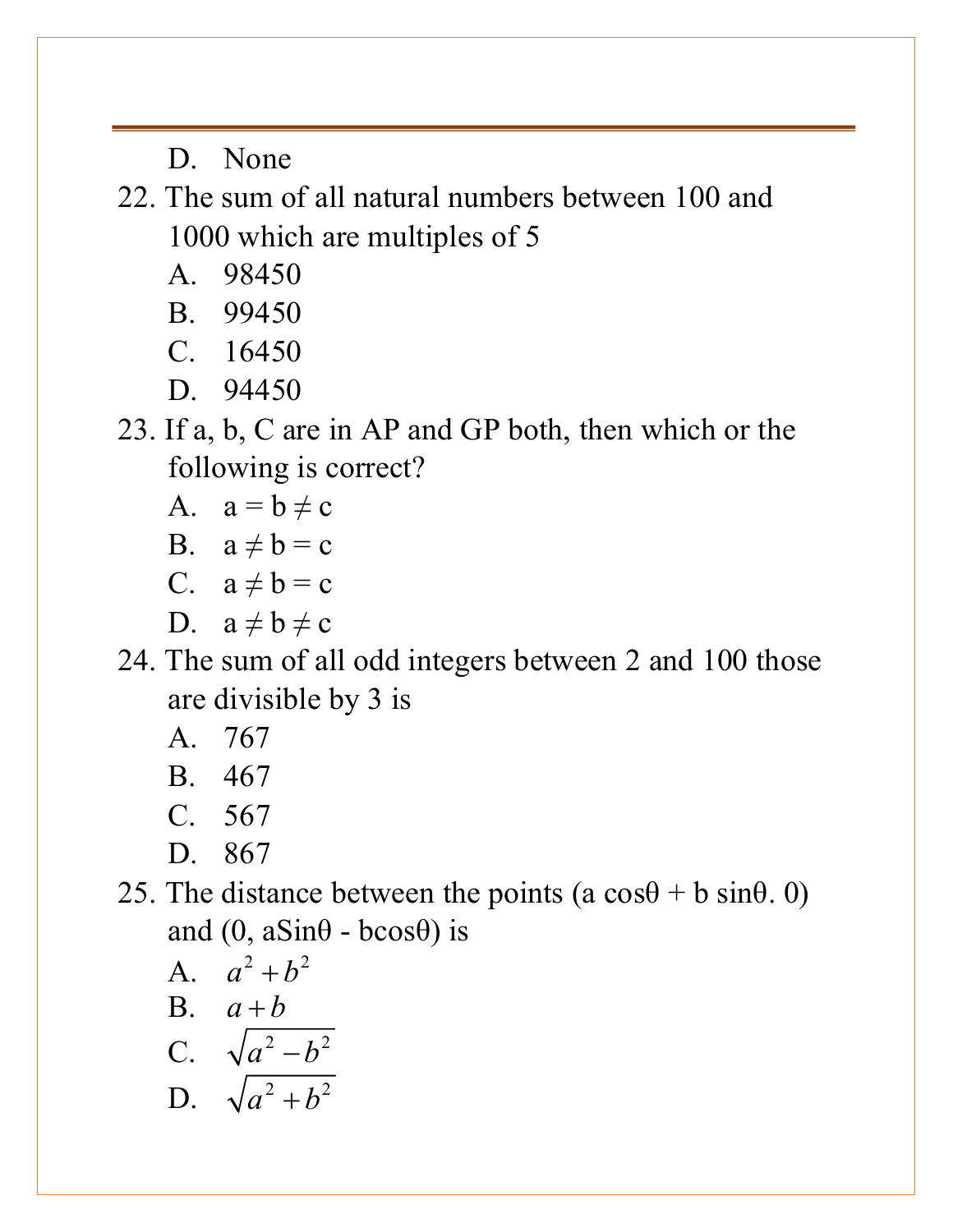26. A triangle formed by the points

 $A(a,0), B(-a,0)$  and  $c(0, a\sqrt{3})$ 

- A. a right-angled triangle
- B. n isosceles triangle
- C. an equilateral triangle
- D. a scalene triangle
- 27. The area of the quadrilateral whose vertices taken in order are (-4. -2). (-3, -5), (-3, -2)
	- A. 56
	- B. 28
	- C. 84
	- D. None
- 28. If the points  $A(x, -1)$ ,  $B(2, 1)$  and  $C(4, 5)$  are collinear , then  $x =$ 
	- A. 1
	- B. -1
	- $C. 0$
	- D. 2

29. The perimeter of the triangle formed by the points (-a, 0), (a, 0) and (0, a) is

A. 
$$
2a(1+\sqrt{2})
$$
  
\nB.  $a(2+\sqrt{2})$   
\nC.  $2a(a+\sqrt{2})$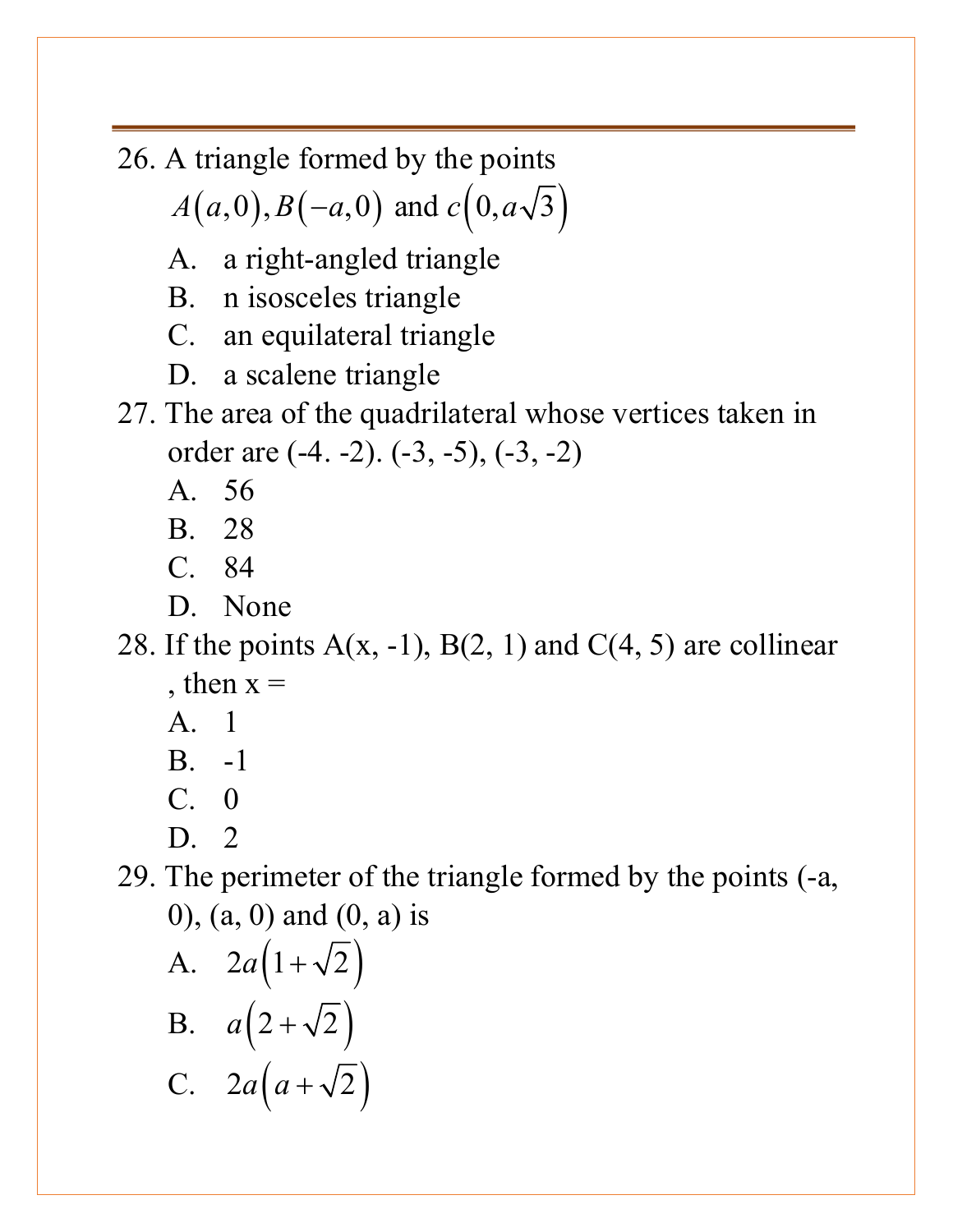D. None

30. If a line makes  $60^{\circ}$  with positive x – axis then its slope is

A.  $1/\sqrt{3}$ B. 1 C.  $\sqrt{3}$ D.  $-\sqrt{3}$ 

31. In an isosceles triangle ABC with

 $AC = BC$  if  $AB^2 = 2AC^2$ , then  $\angle C =$ 

- A. 30o B. 90o
- C.  $45^{\circ}$
- D.  $60^\circ$

32. In a right-angle triangle ABC right-angled at B, if P Q are points on the sides AB and BC respectively, then

A. 
$$
AQ^{2} + CP^{2} - 2(AC^{2} + PQ^{2})
$$
  
\nB. 
$$
2(AQ^{2} + CP^{2}) = AC^{2} + PQ^{2}
$$
  
\nC. 
$$
AQ^{2} + CP^{2} - AC^{2} + PQ^{2}
$$

$$
D. \quad \text{None}
$$

- 33. A man goes 24 m due west and then 7 m due north. Now far is he from the starting point?
	- A. 31 m
	- B. 25 m
	- C. 26 m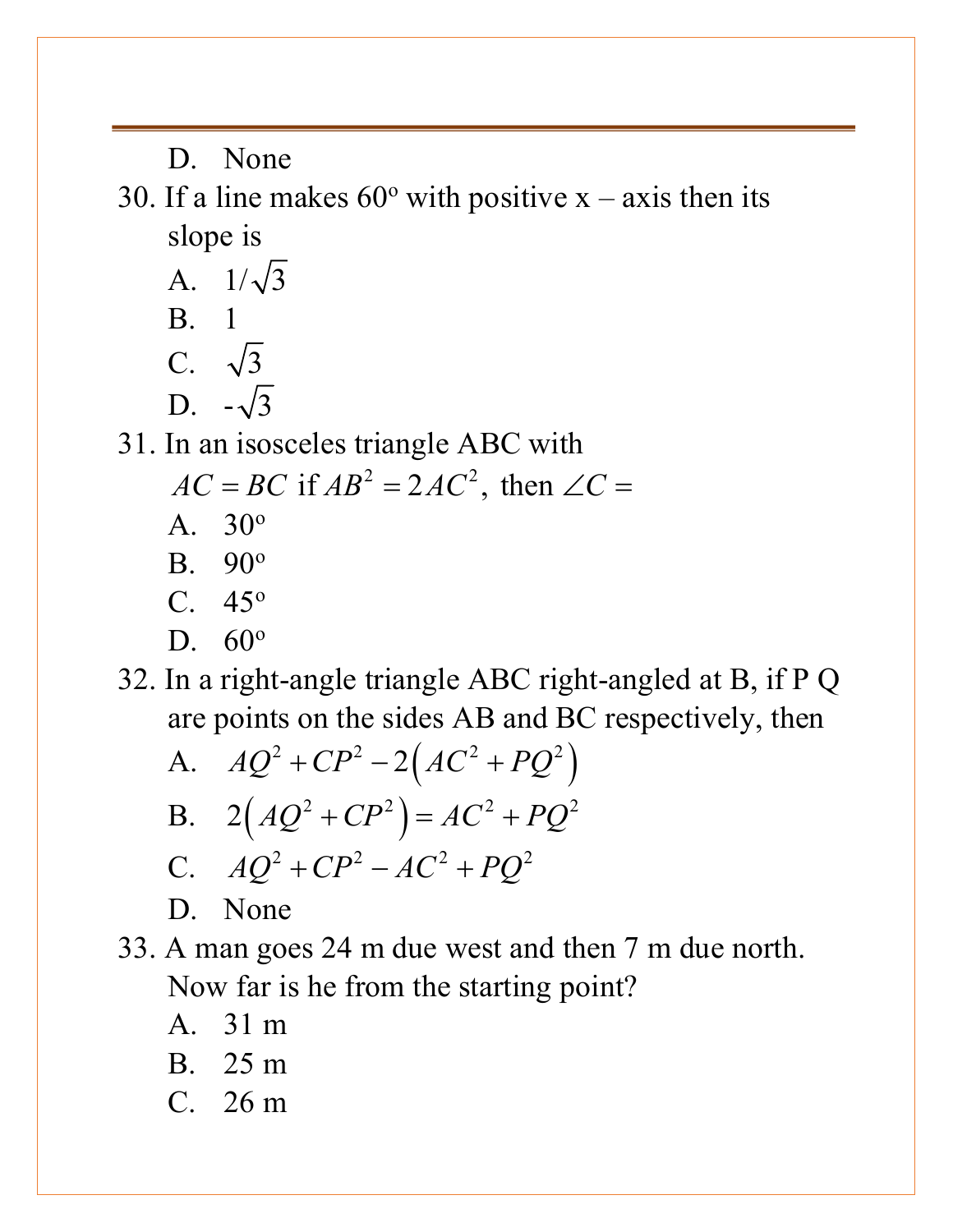D. 17 m

34.



In the above figure, if  $\angle ADE = \angle ABC$ , then CE =

- A. 9/2
- B. 5/2
- C. 2/9
- D. 4/9

35. If  $\triangle$  ABC -  $\triangle$  DEF such that AB = 9.1 cm and DE = 6.5 cm, and if the perimeter of ∆DEF is 25 cm, then the perimeter of ∆ABC is

- A. 37 cm
- B. 36 cm
- C. 35 cm
- D. 34 cm

36.

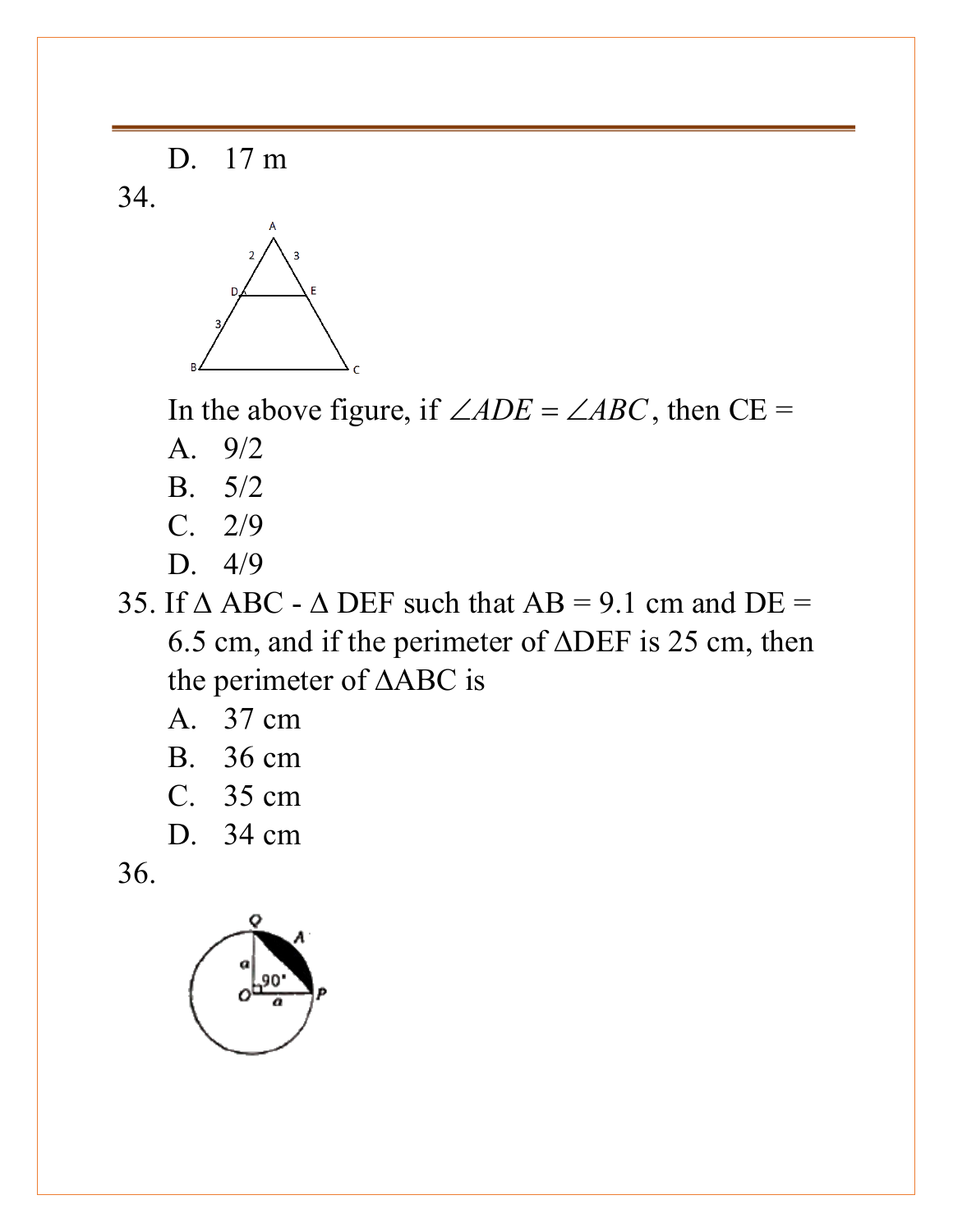In the above figure, area of the segment PAQ is sq. units

A. 
$$
\frac{a^2}{4}(\pi + 2)
$$
  
\nB.  $\frac{a^2}{4}(\pi - 2)$   
\nC.  $\frac{a^2}{4}(\pi - 1)$   
\nD.  $\frac{a^2}{4}(\pi + 1)$ 

37.



In the above figure, if  $AP = PB$ , then which of the following is correct ?

A.  $AQ = CQ$ 

B. 
$$
AC = AB
$$

$$
C. \quad AC = BC
$$

D.  $AB = BC$ 

38. The length of the tangent drawn from a point 8 cm away from the centre of a circle of radius 6 cm is A.  $2\sqrt{7}$  cm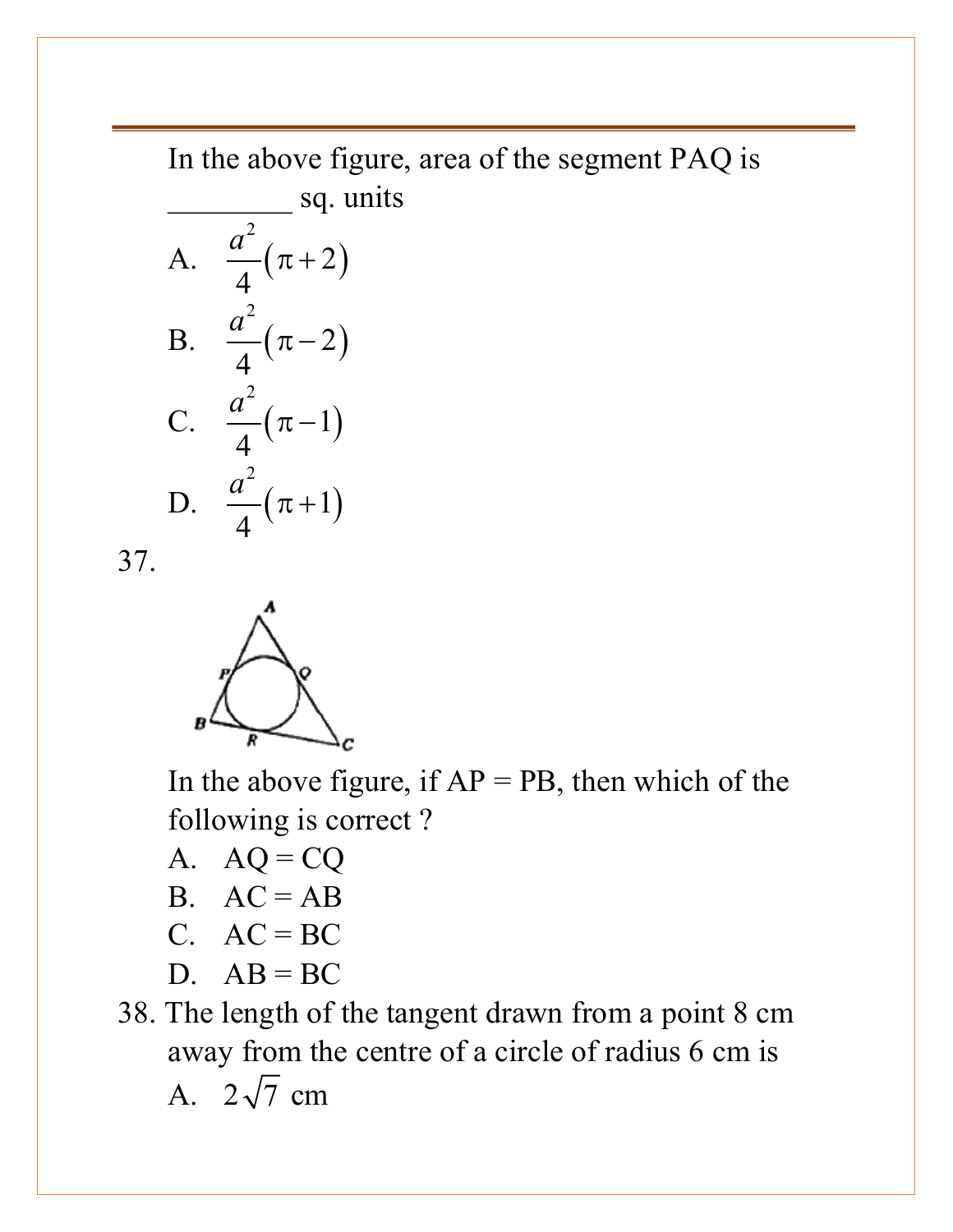B.  $\sqrt{7}$  cm C. 10 cm D. 5 cm

39.



In the above figure, two equal circle touch each other at T. if  $QP = 4.5$  cm, then  $QR =$ 

- A. 9 cm
- B. 18 cm
- C. 15 cm
- D. 13.5 cm
- 40. The parallelogram circumscribing a circle is a
	- A. trapezium radar
	- B. square
	- C. rhombus
	- D. rectangle
- 41. The curved surface area of a right circular cone of radius 11.3 cm is 355 cm<sup>2</sup>. What is its slant height?

$$
\left( Take \ \pi = \frac{355}{113} \right)
$$

A. 8 cm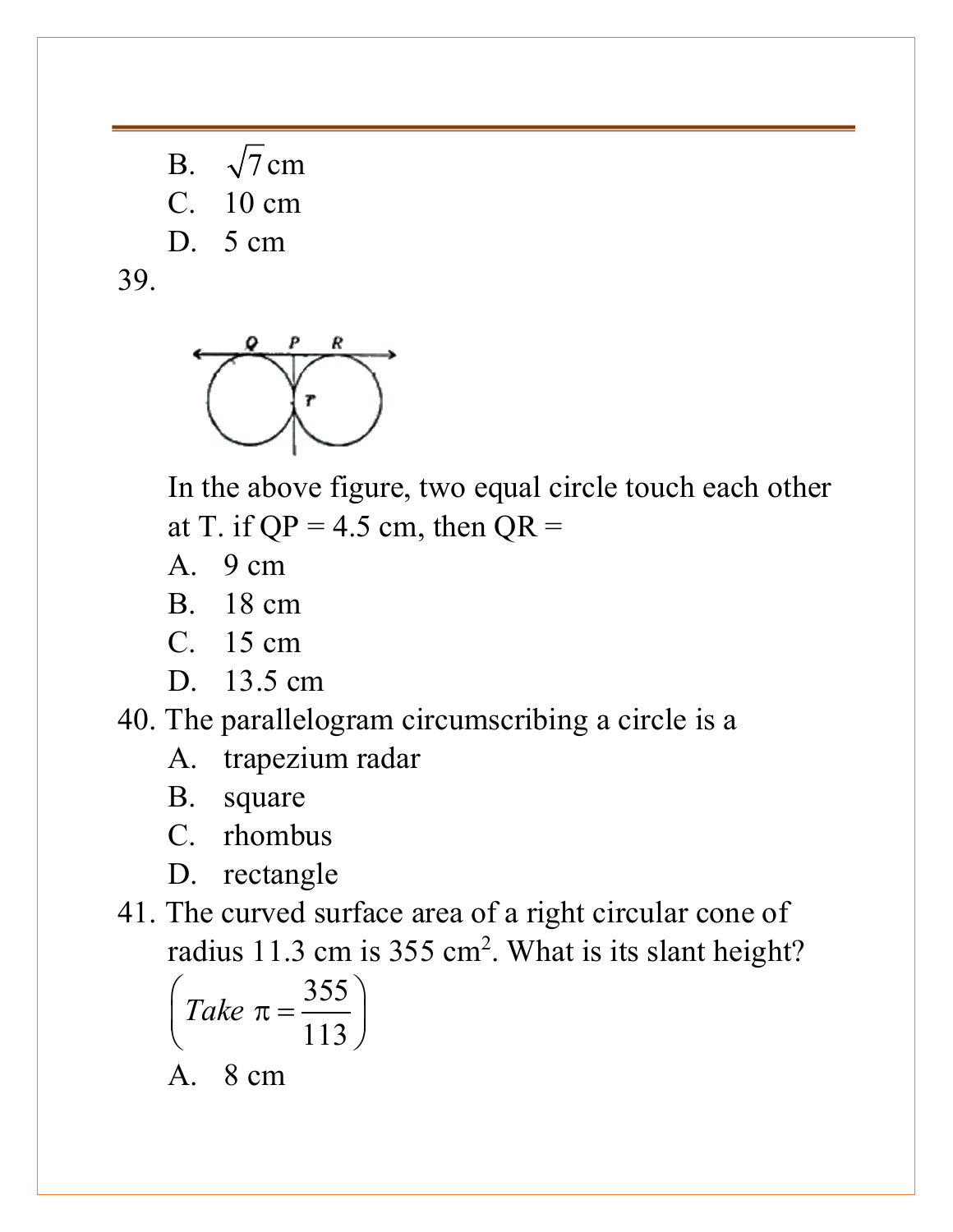- B. 9 cm
- C. 10 cm
- D. 11 cm
- 42. Three solid spheres of gold whose radii are 1 cm, 6 cm and 8 cm respectively arc melted into a single sphere. Then the radius of the sphere is
	- A. 7 cm
	- B. 8 cm
	- C. 9 cm
	- D. 10 cm

43. A hemisphere of outer and inner radii 10 cm and 6 cm respectively is moulded as a cylinder of diameter 14 cm. Then the height of the cylinder = \_\_\_\_\_\_\_\_ cm.

- A. 1.4
- B. 1.33
- C. 2.3
- D. None

44. If  $x = a \sin \theta$  and  $y = b \cos \theta$  then  $b^2 x^2 + a^2 y^2$ 

A. 1  
\nB. 
$$
a^2 + b^2
$$
  
\nC.  $a^2 - b^2$   
\nD.  $a^2b^2$   
\n45.  $\frac{1}{1-\sin\theta} + \frac{1}{a+\sin\theta} =$   
\nA.  $2\tan^2\theta$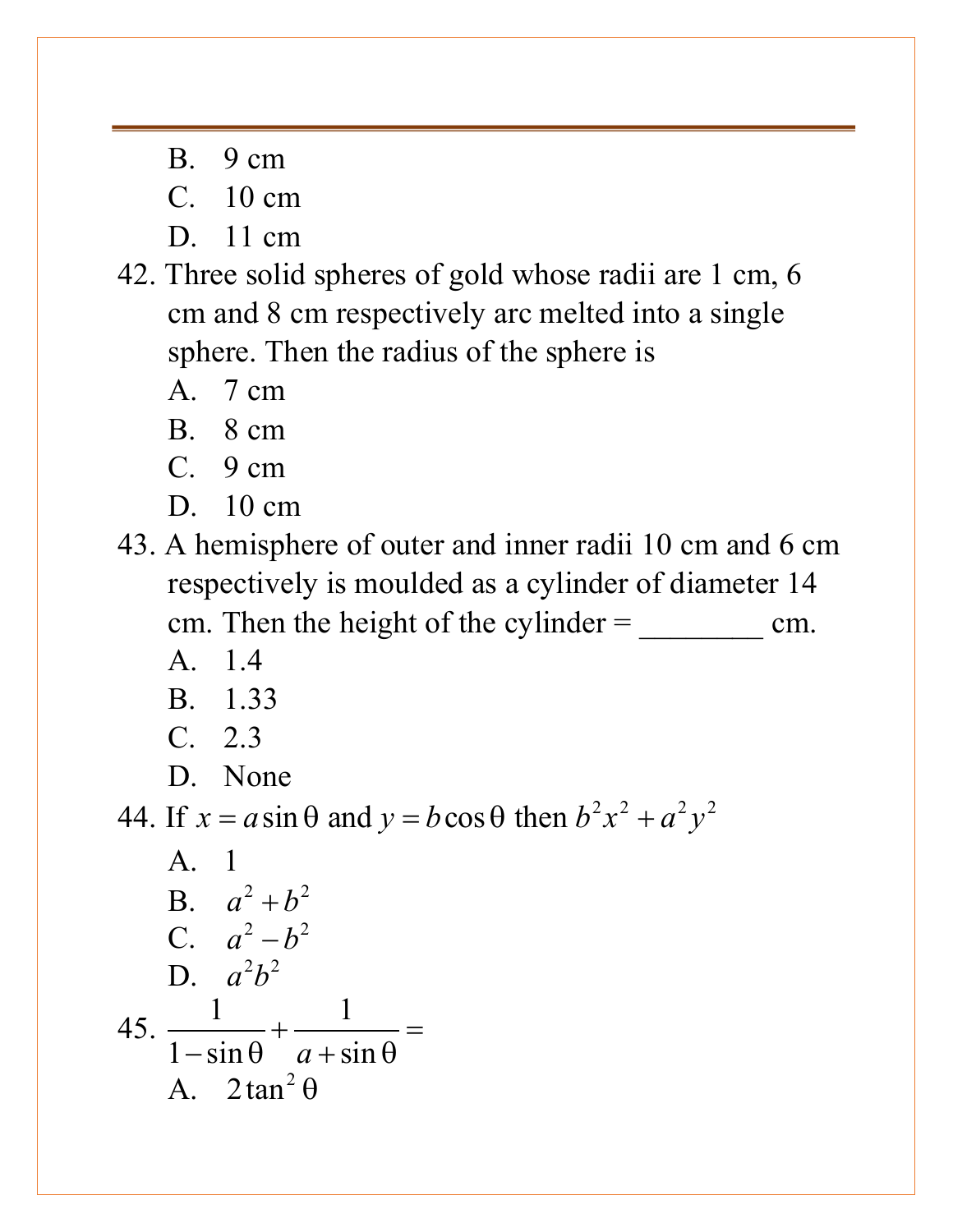B.  $\sec^2 \theta$ 

C. 2cos*ec*θ

D.  $2 \cot^2 \theta$ 

 $46. \cot \theta + \tan \theta =$ 

- $A. \ \sec \theta \cos \theta.$
- B.  $\sec^2 \theta$

C.  $\cos \theta \sin \theta$ 

D. None

47. The value of  $\cos 1^\circ \cos 2^\circ \cos 3^\circ \cos 4^\circ \dots \cos 180^\circ$  is

- A. 1
- B. 0
- C. -1
- D. 1/2

48. 
$$
\sec^4 A - \sec^2 A =
$$
  
A.  $\tan^2 A - \tan^4 A$ 

B. 
$$
\tan^4 A - \tan^2 A
$$
  
C.  $\tan^4 A + \tan^2 A$ 

C.  $\tan^4 A + \tan^4 A$ 

D. None

49.  $\tan 48^{\circ} \tan 16^{\circ} \tan 42^{\circ} \tan 74^{\circ} =$ 

A. 
$$
1/\sqrt{3}
$$
  
\nB.  $\sqrt{3}$   
\nC. 0  
\nD. 1

50. In a 
$$
\triangle ABC
$$
,  $\sin\left(\frac{B+C}{2}\right) =$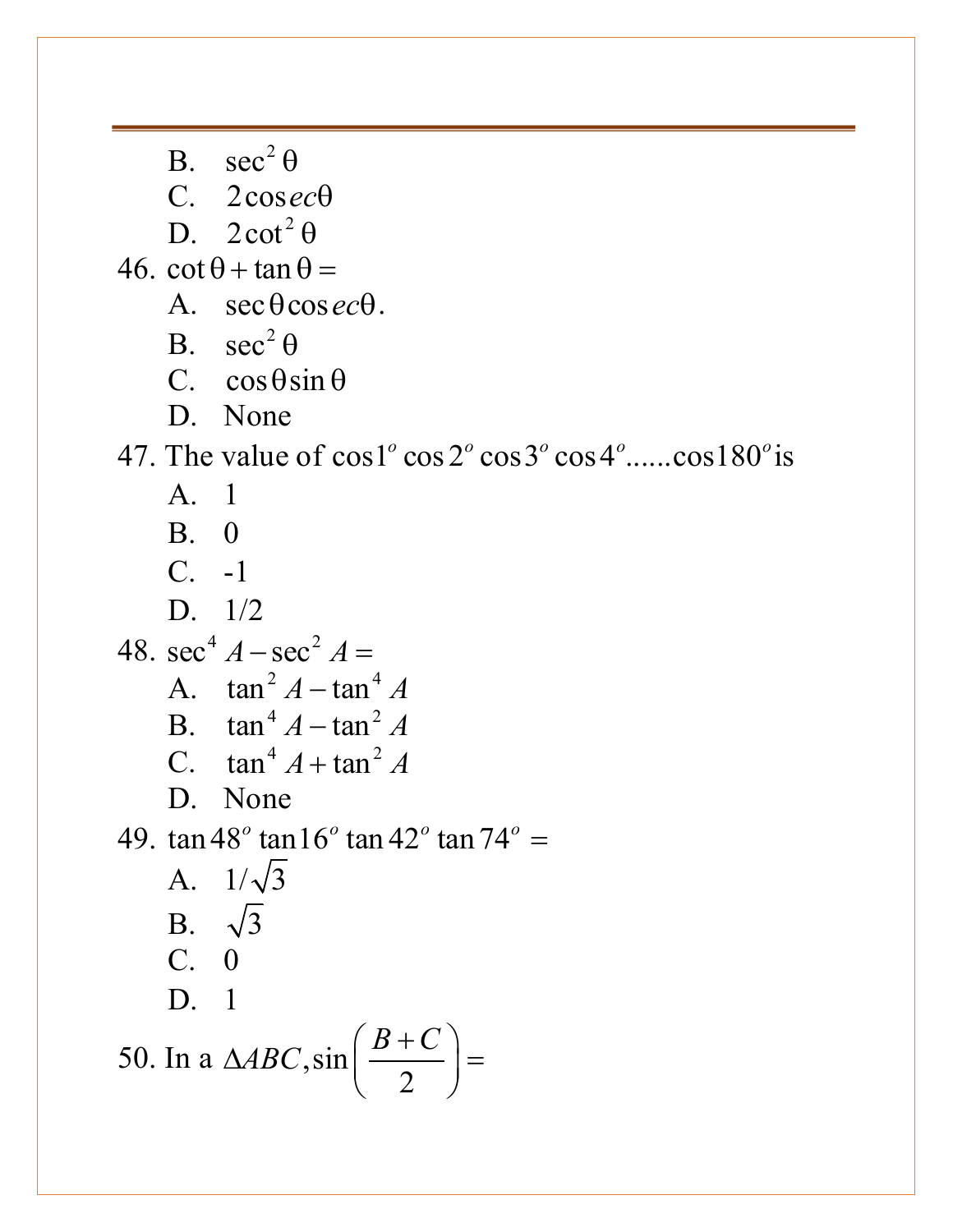A. 
$$
\cos\left(\frac{A}{2}\right)
$$
  
\nB.  $\sin\left(\frac{A}{2}\right)$   
\nC.  $\cos\left(\frac{B+c}{2}\right)$ 

- D. None
- 51. If a 1.5 m tall girl stands of a distance of 3 m from a lamp post and cast shadow of length 4.5 m on the ground then the height of the lamp post is
	- A. 1.5 cm
	- B. 2.5 m
	- C. 2 m
	- D. 2.8 m
- 52. From the letters of the word 'MOBILE', a letter is selected. The probability that the letter is a vowel is
	- A. 1/3
	- B. 3/7
	- C. 1/6
	- D. 1/2
- 53. Which of the following cannot be the probability of an event?
	- A. 2/3
	- B. 15%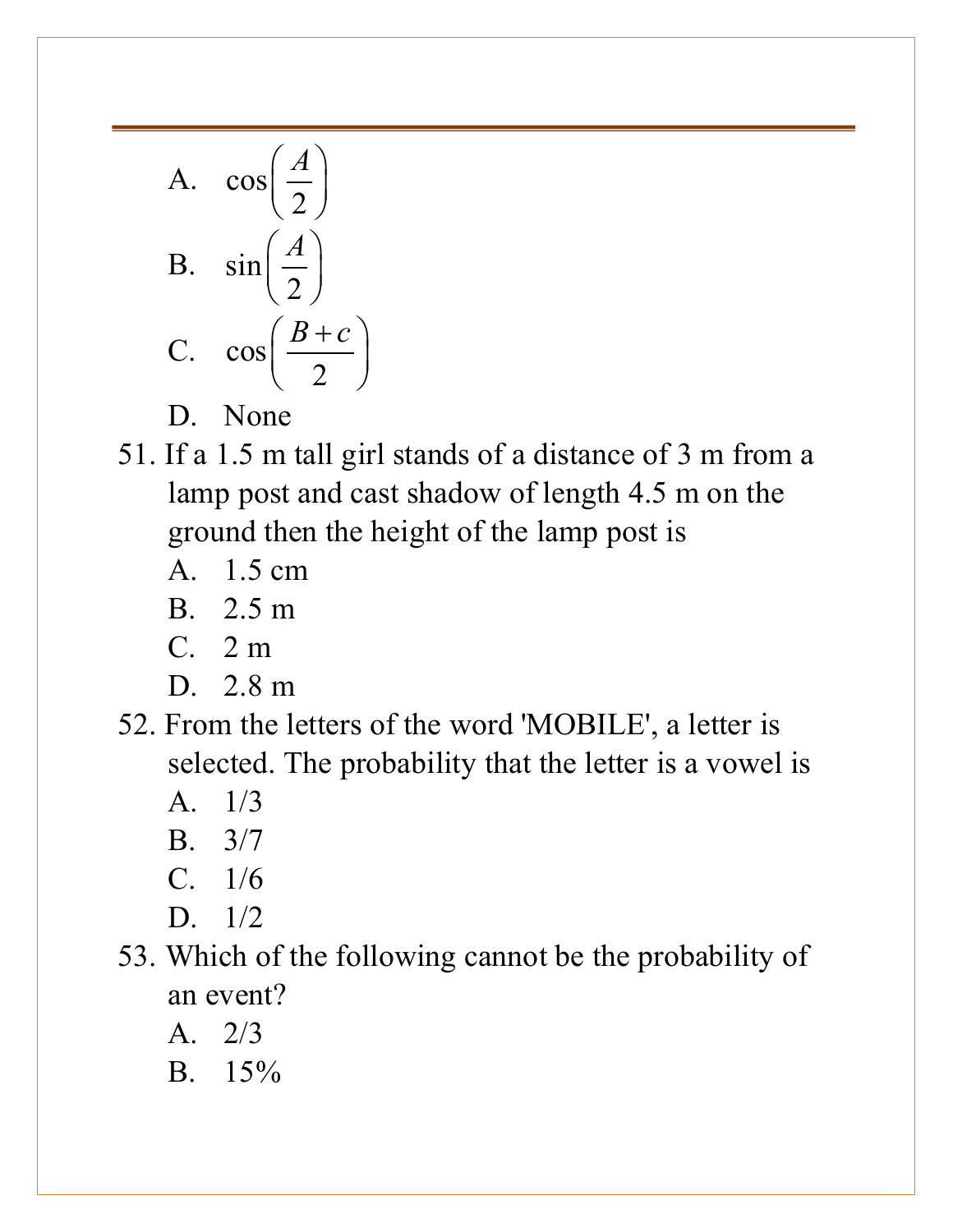C. -1.5

D. 0.7

54. A month is selected at random in a year. The probability that it is March or October is

- A. 1/6
- B. 1/6
- C. 3/4
- D. None

55. A number r is chosen at random from the numbers -

3, -2, -1, 0, 1, 2, 3. The probability that  $II < 2$  is

- A. 5/7
- B. 2/7
- C. 3/7
- D. 1/7
- 56. The media of the marks scored by 50 students in a 50 marks test is

| 'Marks                  | $1 - 10$ | $11-20$ $121-30$ | $ 31-40 $ | $ 41-50$ |
|-------------------------|----------|------------------|-----------|----------|
| $\overline{\rm No. of}$ |          |                  |           |          |
| students                |          |                  |           |          |

- A. 25.75
- B. 26.75
- C. 27.75
- D. None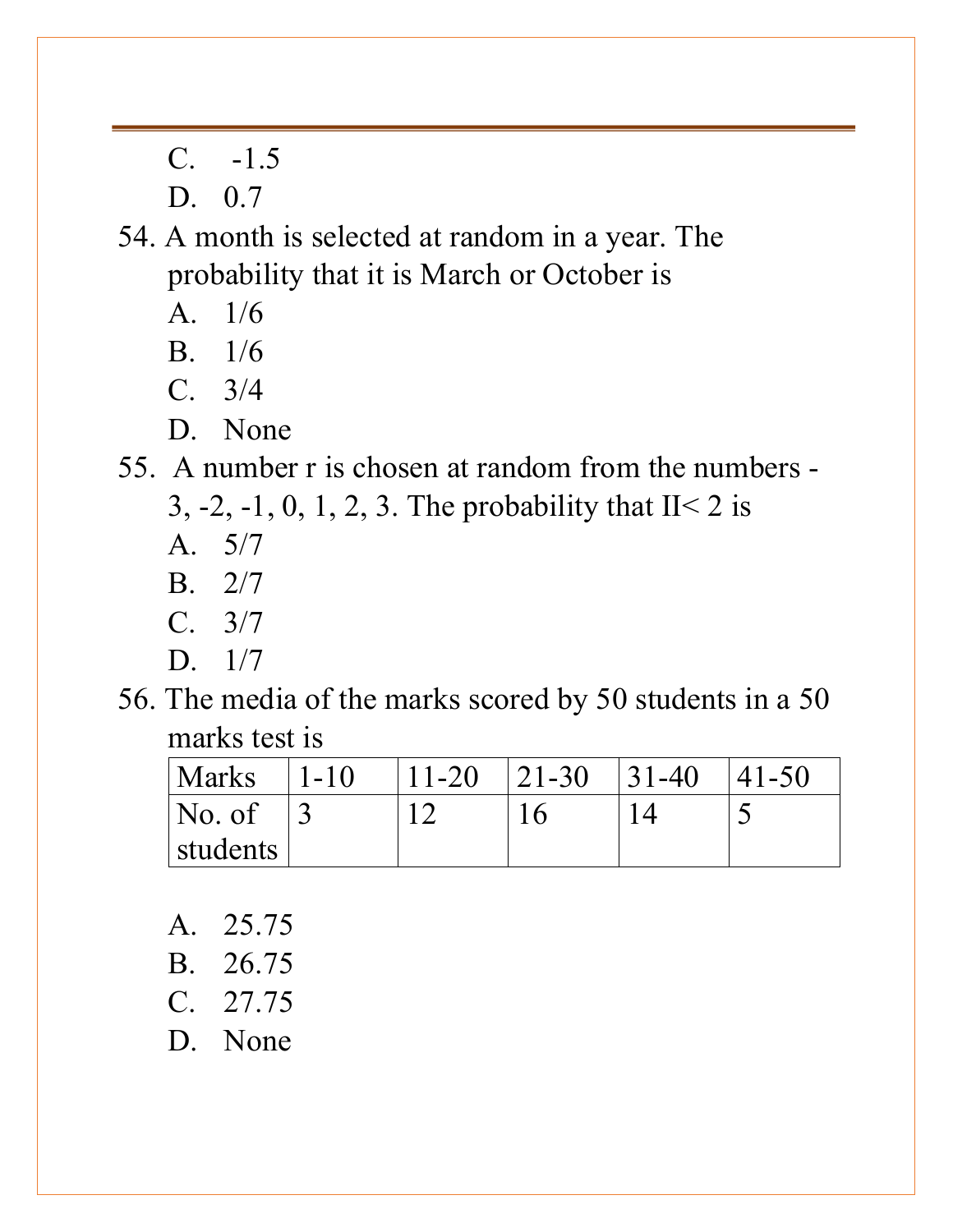57. The mean of n observations in *X* . If the first term is increased by 1, second by 2, third by 1 and so on, then the new mean is

A. 
$$
X + n
$$
  
\nB. 
$$
\overline{X} + \frac{n}{2}
$$
  
\nC. 
$$
\overline{X} + \frac{n+1}{2}
$$
  
\nD. 
$$
\overline{X} + \frac{n-1}{2}
$$

58. The median of the scores 6, 49, 14, 16, 42, 26, 32, 28, is

- A. 30
- B. 32
- C. 31
- D. None

59. The observations of some data are  $\frac{x}{5}$ ,  $x, \frac{x}{1}$ ,  $5^{34}$  4 2 3  $\frac{x}{z}$ , x,  $\frac{x}{z}$ ,  $\frac{x}{z}$  and  $\frac{x}{z}$ , where  $x > 0$  if the median of the data is 8, then the

value of x is

- A. 24
- B. 8/3
- C. 3/8
- D. 8
- 60. Mode is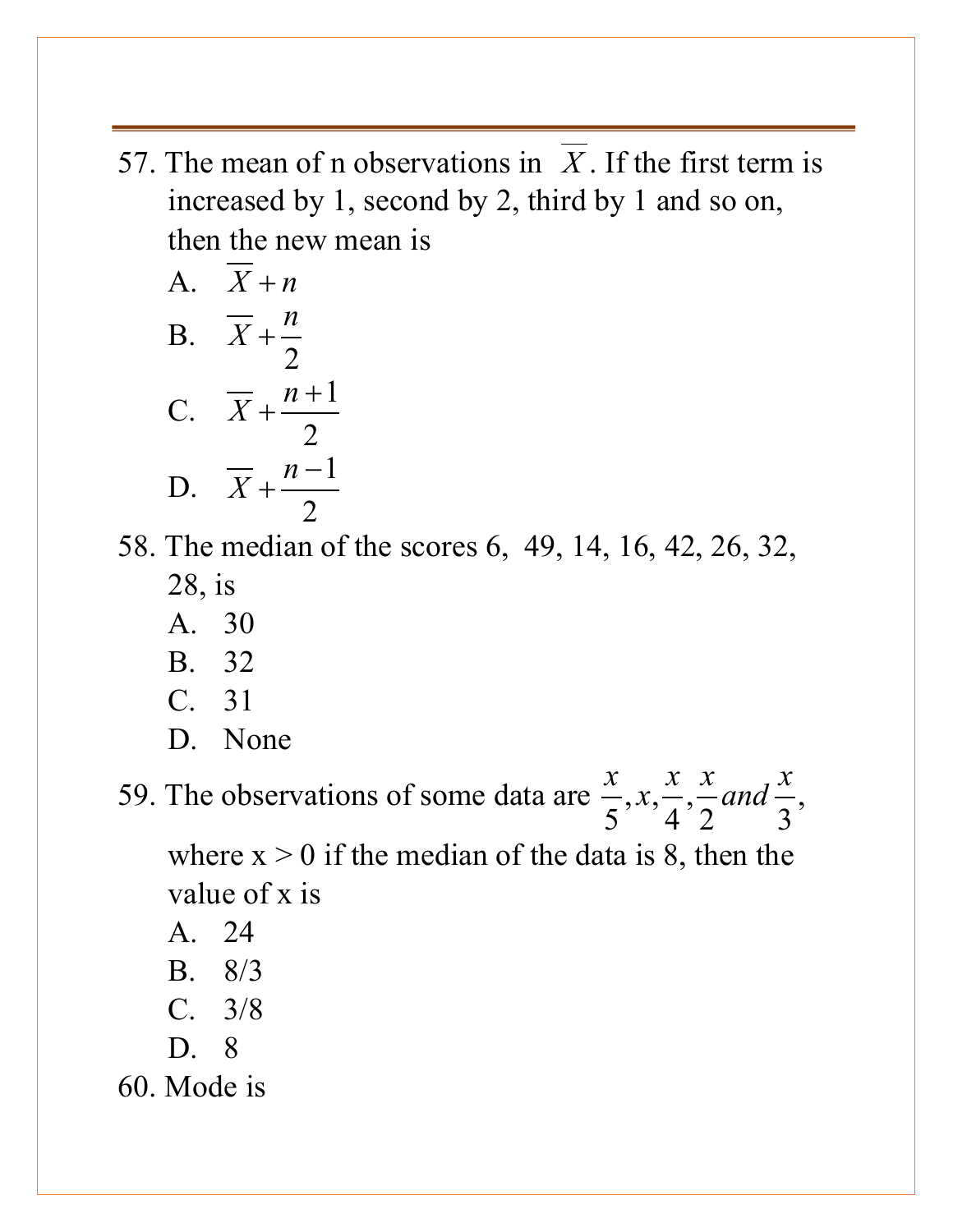- A. least frequent value
- B. middle most value
- C. most frequents value
- D. None

#### **SECTION – II**

# **Physics**

- 61. The SI unit of specific heat is
	- $A \quad I/K$
	- B.  $J/kg$
	- C. J.kg / K
	- D.  $J / kg.K$
- 62. The change of phase from liquid to gas that occurs at the surface of a liquid is called
	- A. melting
	- B. freezing
	- C. condensation
	- D. evaporation
- 63. The final temperature of a mixture of 100 g of water at 30 °C temperature and 100g of water at 60 °C temperature Is
	- A.  $45^{\circ}$ C
	- B. 70 °C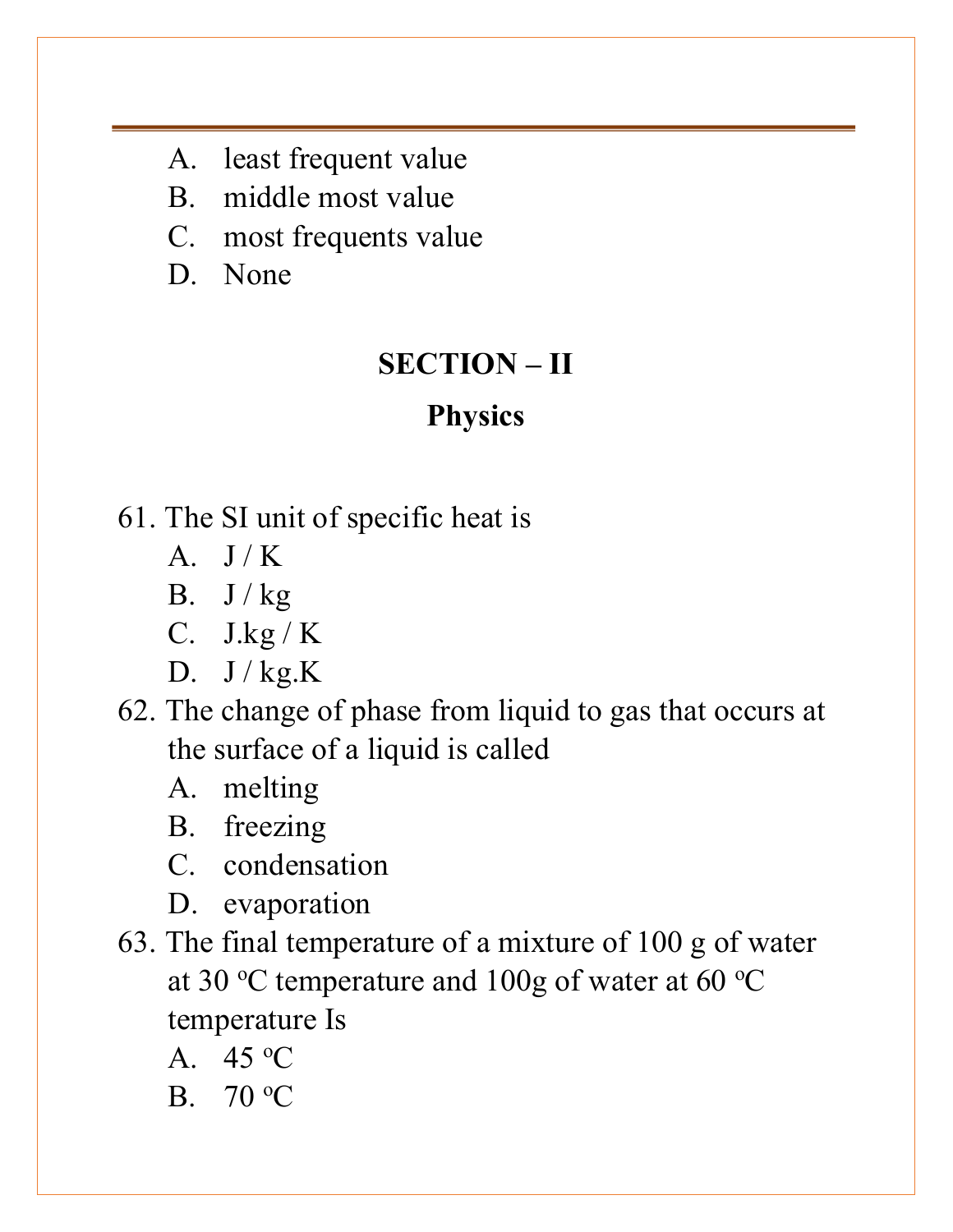- C.  $90^{\circ}$ C
- D.  $130^{\circ}$ C
- 64. The distance between the pole and the centre of curvature of a concave mirror is called
	- A. focal length
	- B. object distance
	- C. image distance
	- D. radius of curvature
- 65. if i and r be the angle of incidence and Angle of reflection respectively. then which one of the following conditions Is correct when a light my is reflected by a plane surface?
	- A.  $i = r$
	- $B.$   $I > r$
	- $C.$  I  $\leq r$
	- D. None of the above
- 66. The scientist who proposed the idea that the light ray always travels the path of least time is
	- A. Archimedes
	- B. Snell
	- C. Fermat
	- D. Raman
- 67. Which among the following is a dimensionless physical quantity ?
	- A. Power of lens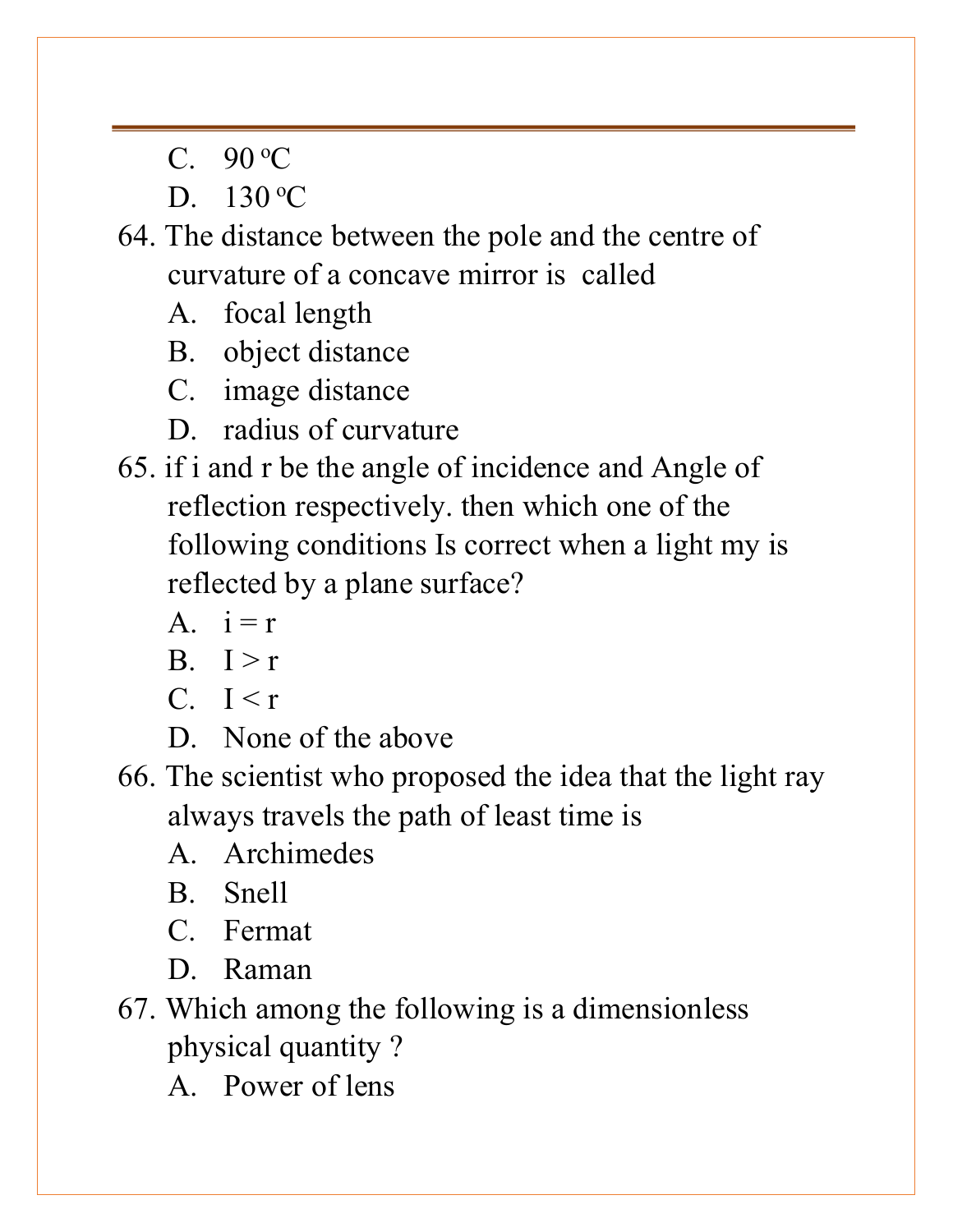- B. Radius of curvature
- C. Wavelength Refractive index
- D. Refractive index
- 68. If n is the refractive index of a medium and v be the velocity of light in that medium, then which one of the following statements is correct?
	- A. If n is high, v is low
	- B. If n is high v is also high
	- C.  $n = v$  for all media
	- D. n and v are independent of each other
- 69. if  $n_1$  and  $n_2$  be the refractive indices of denser and media respectively and C is the creitical angle, then
	- A.  $sinC = \frac{n_1}{n_2}$  $n<sub>2</sub>$

B. 
$$
\sin C = \frac{n_2}{n_1}
$$

C. 
$$
\sin C \sqrt{\frac{n_1}{n_2}}
$$
  
D.  $\sin C = \sqrt{\frac{n_2}{n_1}}$ 

- 70. The refractive index of glass is 3/2. If the speed of light in vacuum is  $3 \times 10^8$  m/s. then the speed of light in glass is
	- A.  $2 \times 10^8$  *m / s*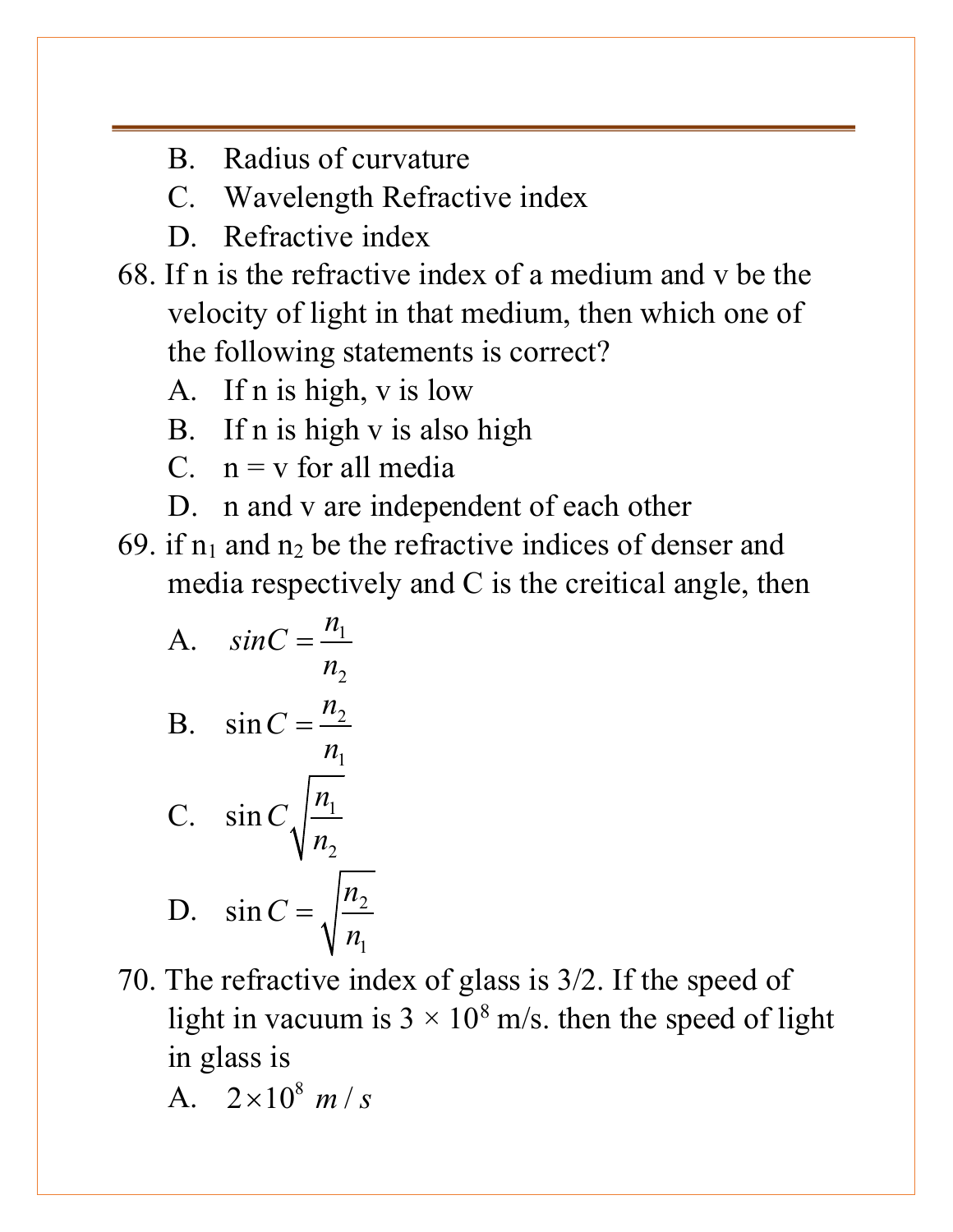B.  $3 \times 10^8$  *m / s* 

C.  $10^8$  *m / s* 

D.  $1.5 \times 10^8$  *m / s* 

71. The number of focal points, that every lens has, is

A. 4

B. 3

- C. 2
- D. 1

72. A virtual, erected image is formed when an object is placed on the principal axis of a convex lens

- A. Beyond the centre of curvature
- B. At the center of curvature
- C. Between the centre of curvature and focal point
- D. Between focal point and optic center
- 73. An image is formed at a distance of 60 cm from the centre of a convex lens when the object distnnce is 30 cm. The focal length of the lens is
	- A. 90 cm
	- B. 20 cm
	- C. 2 cm
	- D. 0.05 cm
- 74. Read the following two statement and pick the correct options:

a. The virtual image can be capture on a screen

b. The real image can be captured on a screen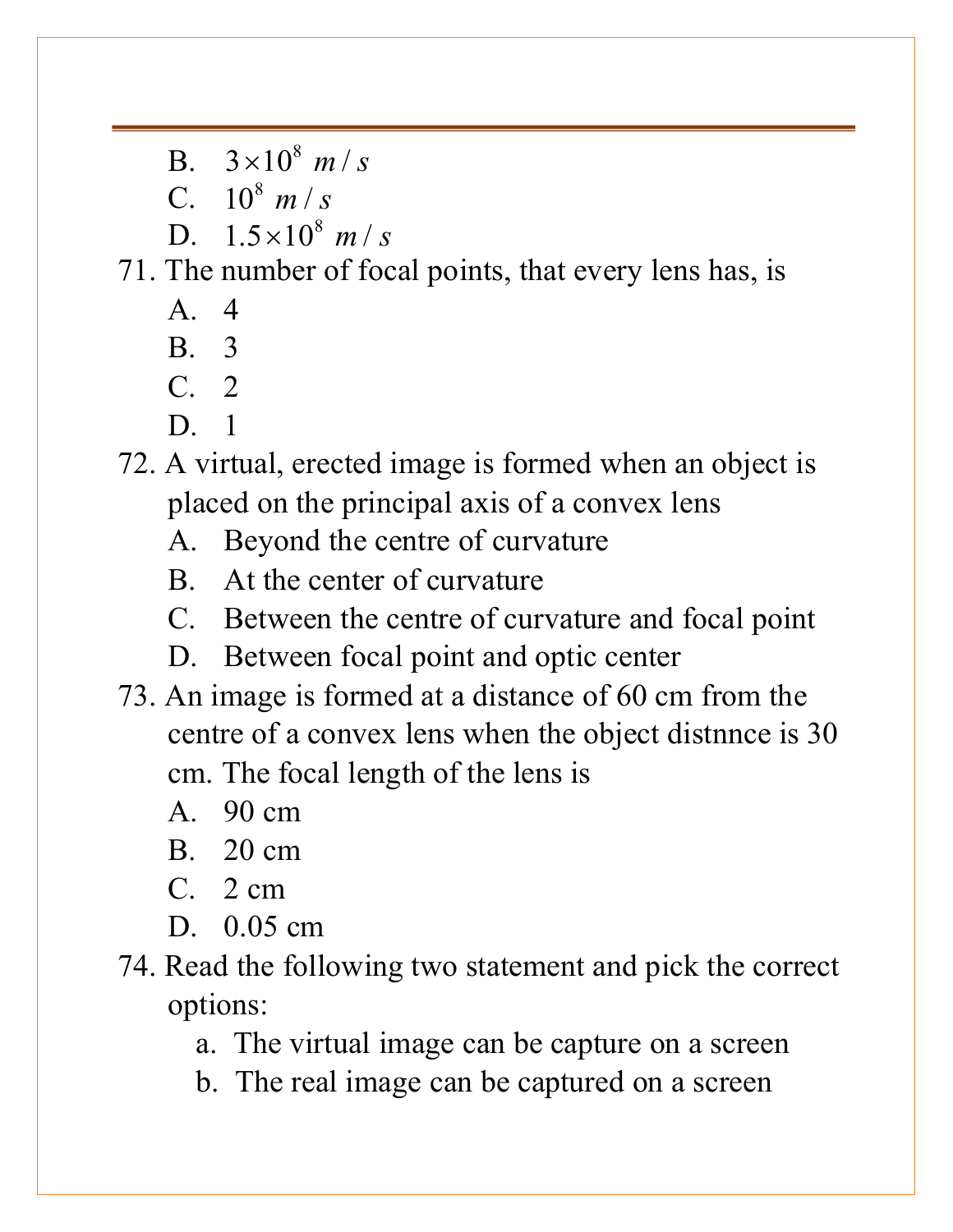- A. Only (a) is true
- B. Only (b) is true
- C. Both (a) and (b) are true
- D. Both (a) and (b) are false

#### 75. The angle of vision for a healthy being is about

- $A = 10^{\circ}$
- B. 30o
- $C. 60°$
- D. 90<sup>o</sup>
- 76. To correct one's hypermetropia defect, the type of lens to be used is
	- A. Biconcave
	- B. Biconvex
	- C. Plano-concave
	- D. Plano-convex
- 77. Which one among the following colours has the minimum angle of deviation ?
	- A. Red
	- B. Blue
	- C. Green
	- D. Violet
- 78. The formation of rainbow in the sky is due to the desperation of sunlight by
	- A. Clouds
	- B. Water droplets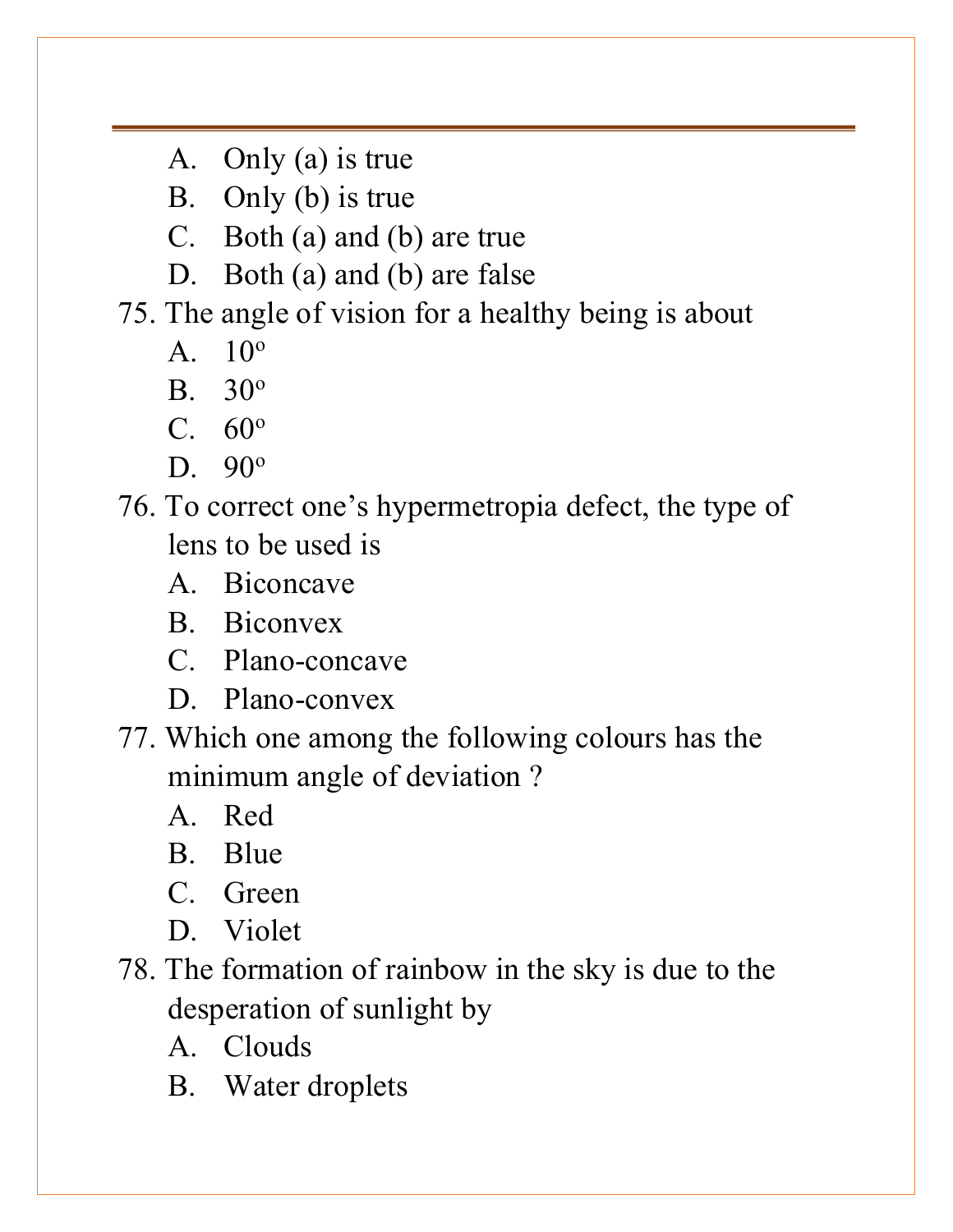- C. Air molecules
- D. Water in the sea
- 79. Which one among the following quantities has the unit diopter?
	- A. Accommodation
	- B. Pocal length of lens
	- C. Power of lens
	- D. Refractive index
- 80. The product of potential difference and current given
	- A. Resistance
	- B. Electric power
	- C. Electromotive force
	- D. Specific resistance
- 81. Read the following two statements pick the correct answer
	- a. Semiconductor obey the ohm's law
	- b. Metallic conductor obey the ohm's law
	- A. Only (a) is true
	- B. Only (b) is true
	- C. Both (a) is true
	- D. Both (a) and (b) are false
- 82. Which among the following materials have their resistivity of the order  $10^{14}$  to  $10^{16}$  O.m ?
	- A. Conductor
	- B. Semiconductor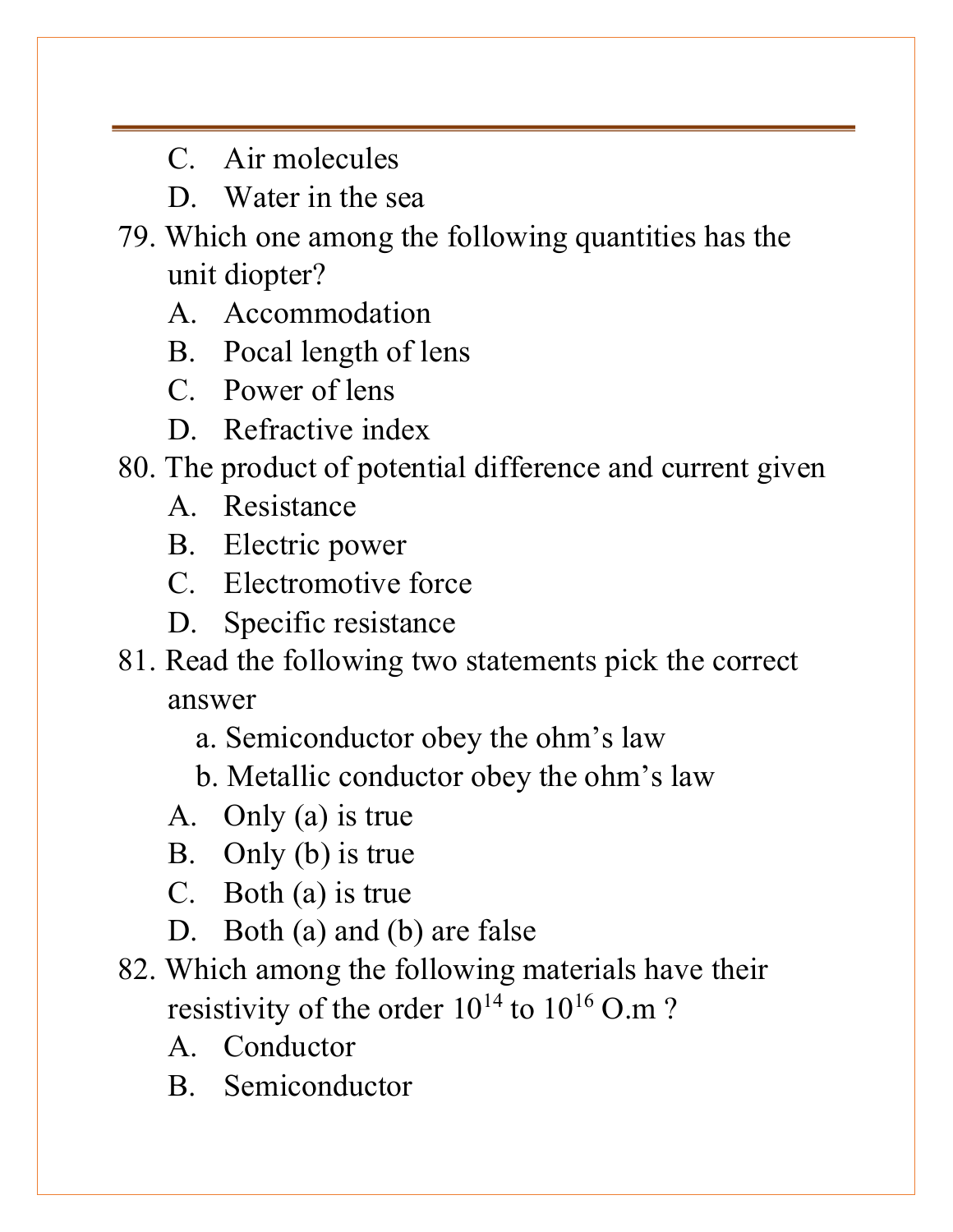C. Insulators

D. All

83. Three resistors each of value  $3\Omega$  are resistance in parallel combination. The equivalent resistance is

- A. 27 Ω
- $B \theta$
- C. 3 Ω
- $D \quad 1 \Omega$
- 84. An electric blub of 360  $\Omega$  resistance is connected to a 6 v battery. The power consumption is
	- A. 0.1 w
	- B. 3 w
	- C. 2 w
	- D. 20 w

85. Which one among the following statements is true?

- A. Resistance of a conductor is independent of its length.
- B. Resistance of a conductor is directly proportional to its length.
- C. Resistance of a conductor is inversely proportional to its length.
- D. Resistance of a conductor is independent of its temperature.
- 86. Oersted is the unit of
	- A. Magnetic field strength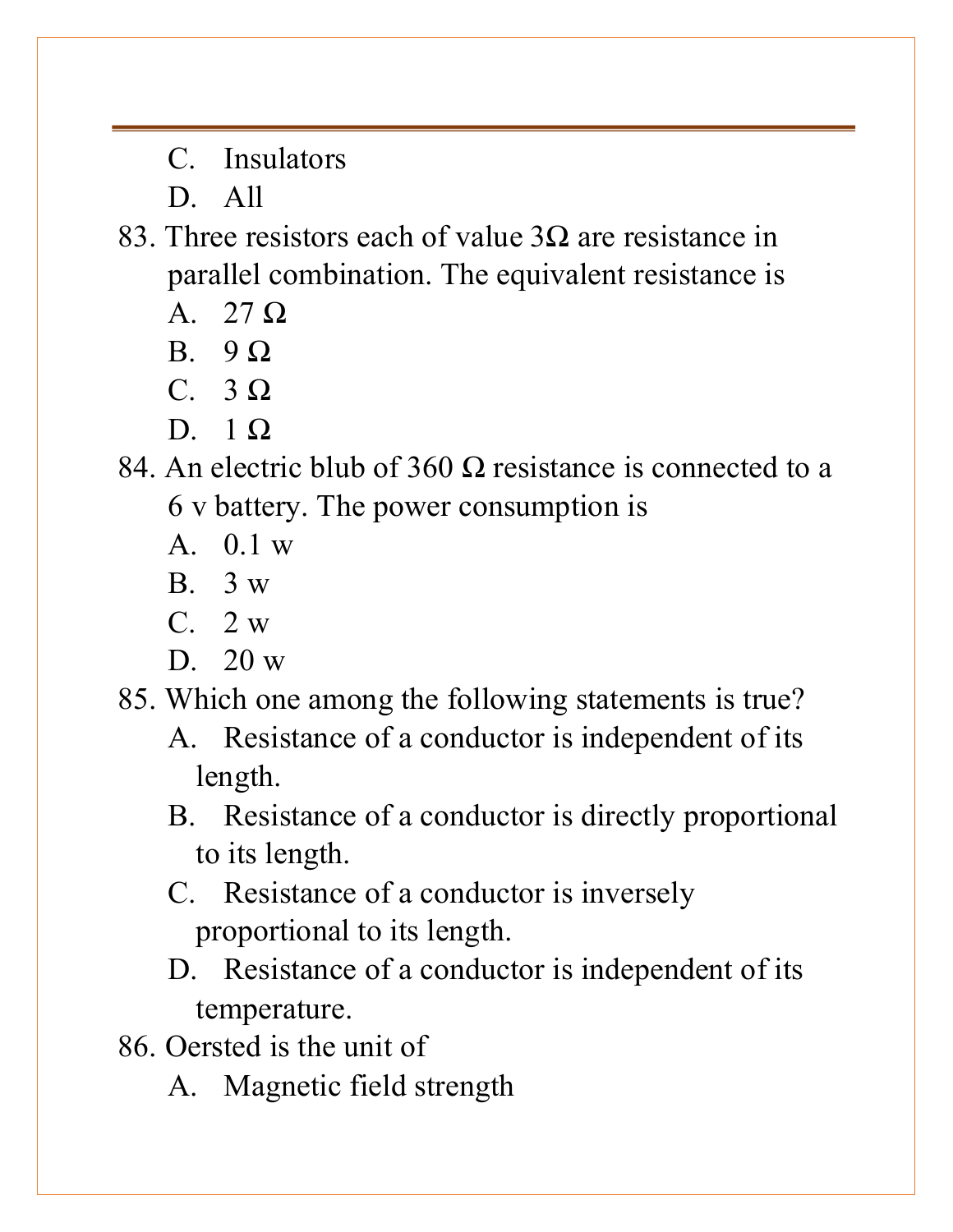- B. Magnetic flux density
- C. Magnetic pole strength
- D. magnetic flux
- 87. The magnetic force acting on a straight wire of length / carrying a current i which is p!accd perpendicular to the uniform magnetic field B is
	- A. B/if
	- B.  $i / Bl$
	- C.  $i l^2 B$
	- D ilB
- 88. The law which states that 'an induced e.m.f will appear in such a direction that it opposes the change in its flux' is
	- A. Faradays law
	- B. Kirchhoff's loop law
	- C. Ohm's law
	- D. Lenz's law
- 89. 1 tesla  $=$ 
	- A. 1 weber
	- B. 1 weber / metre<sup>2</sup>
	- C. 1 watt / metre<sup>2</sup>
	- D. 1 coulomb
- 90. In which among the following, the principle of electromagnetic induction is not involved ?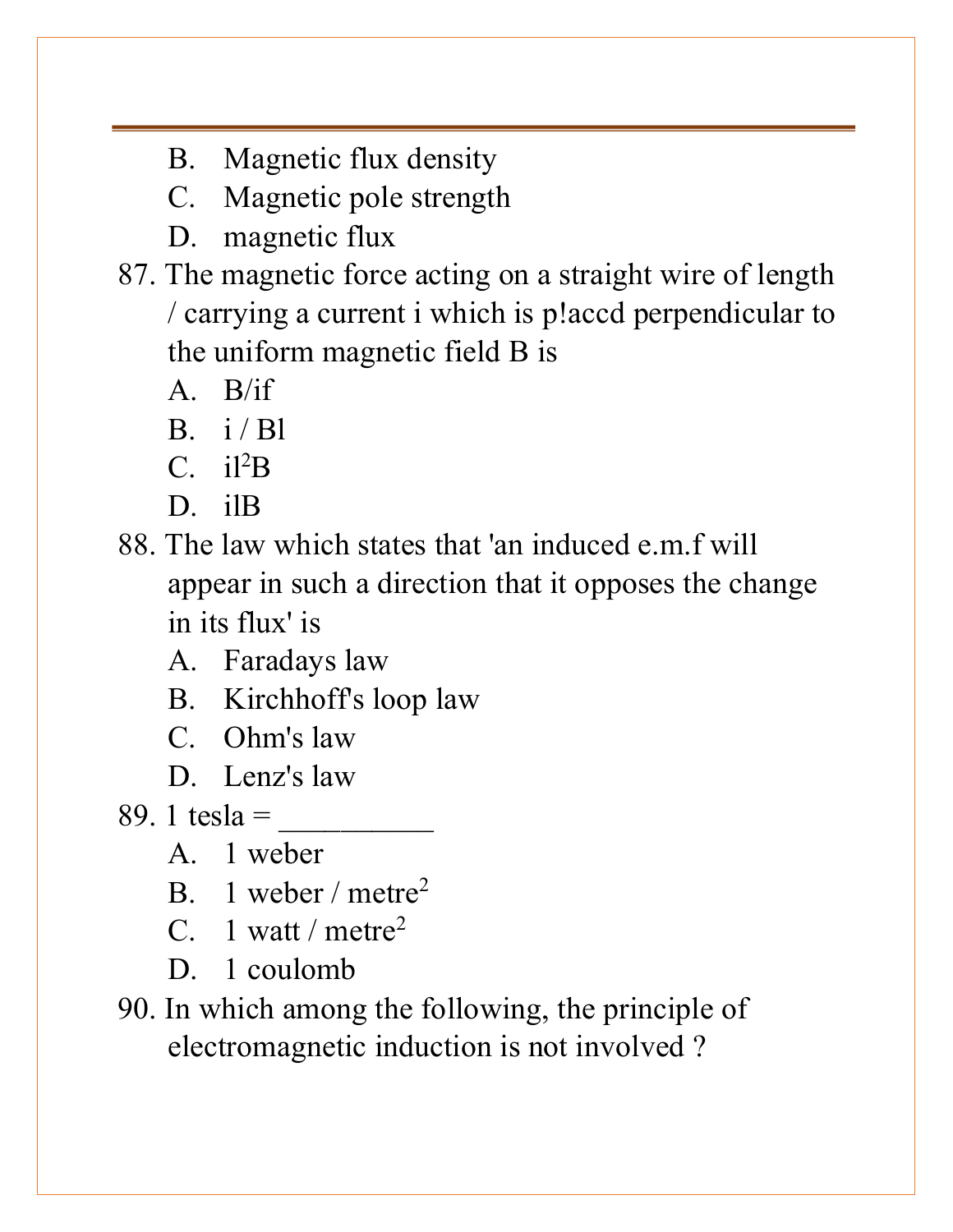- A. In security check, where people are made to walk through a large upright coil of wire
- B. Working of taps recorder
- C. Working of an electric bulb
- D. Working of ATM card

## **SECTION – III**

### **Chemistry**

- 91. Oxidation reaction involves
	- A. Addition of  $H_2$
	- B. Removal of  $O<sub>2</sub>$
	- C. Removal of  $H_2$
	- D. None
- 92. The gaseous mixture contains hydrogen and oxygen in the ratio of 1 : 8 by mass respectively. The ratio of the number of molecules of hydrogen and oxygen m the above mixture
	- A. 1: 8
	- B. 8: 1
	- C. 1: 2
	- D.  $2:1$
- 93. Match the following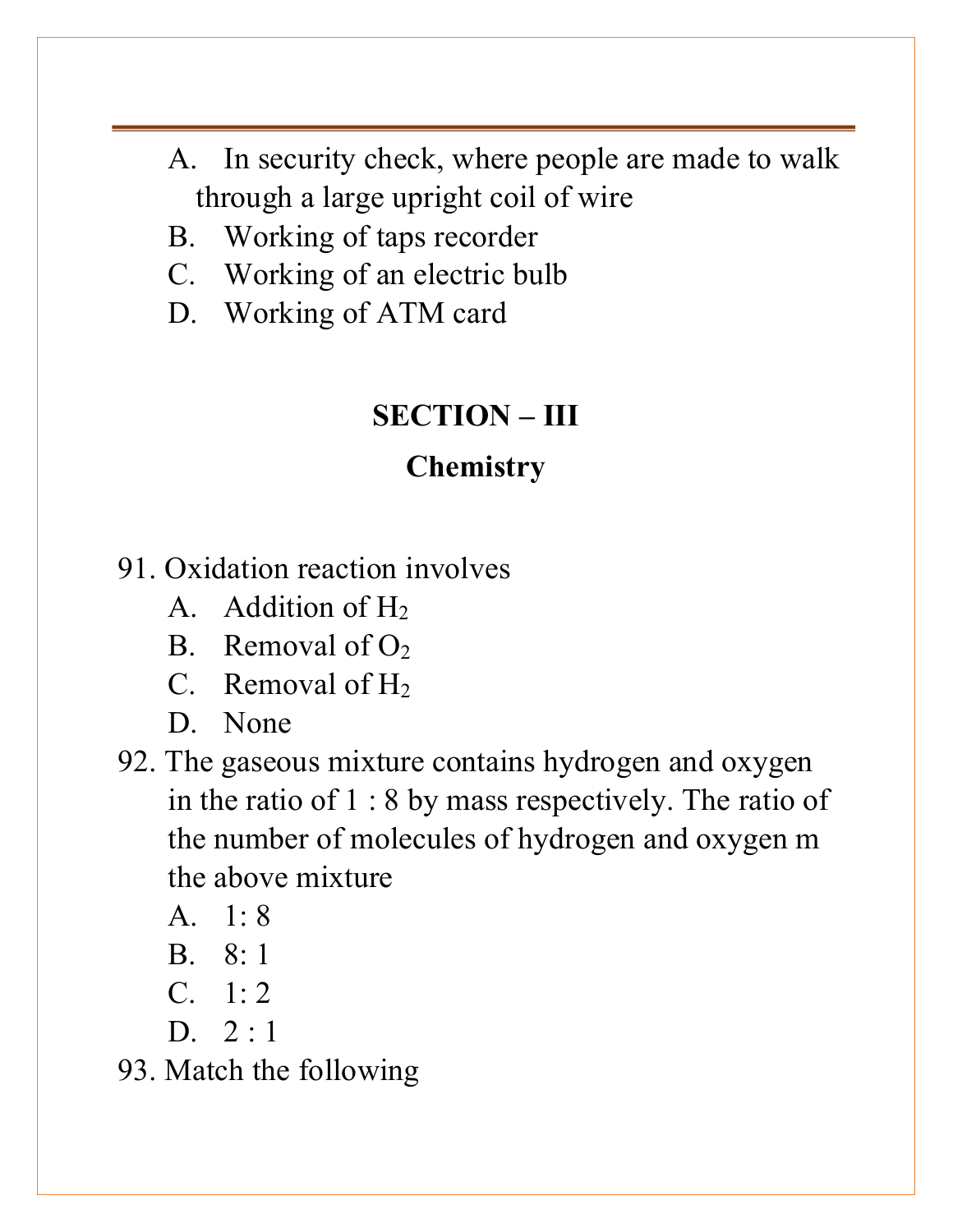$Column - A$  column – B (a)  $C + O_2 \rightarrow CO_2 + Q$  (i) Prevent rancidity (b)  $N_2 + O_2 \rightarrow 2NO - Q$  (ii) Endothermic

- A. (a) (b) (c) (d)  $(i)$   $(ii)$   $(iii)$   $(iv)$
- B. (a) (b) (c) (d)  $(iv)$  (iii) (ii) (i)
- C. (a) (b) (c) (d)  $(iv)$  (iii) (i) (iii)
- D. (a) (b) (c) (d)  $(iii)$   $(iv)$   $(ii)$   $(i)$

94. In the reaction  $2PbO + C \rightarrow 2Pb + CO$ ,

- A. Carbon is reduced
- B. PbO is oxidized
- C. PbO is reduced
- D. PbO reduces card to  $CO<sub>2</sub>$
- 95. Winch one of the following statements is wrong for the chemical reaction  $A + B \rightarrow C$  if the reactants and product are gaseous in state'

reaction (c) Antioxidants (iii) Endothermic reaction (d) Stainless steel (iv) Exothermic reaction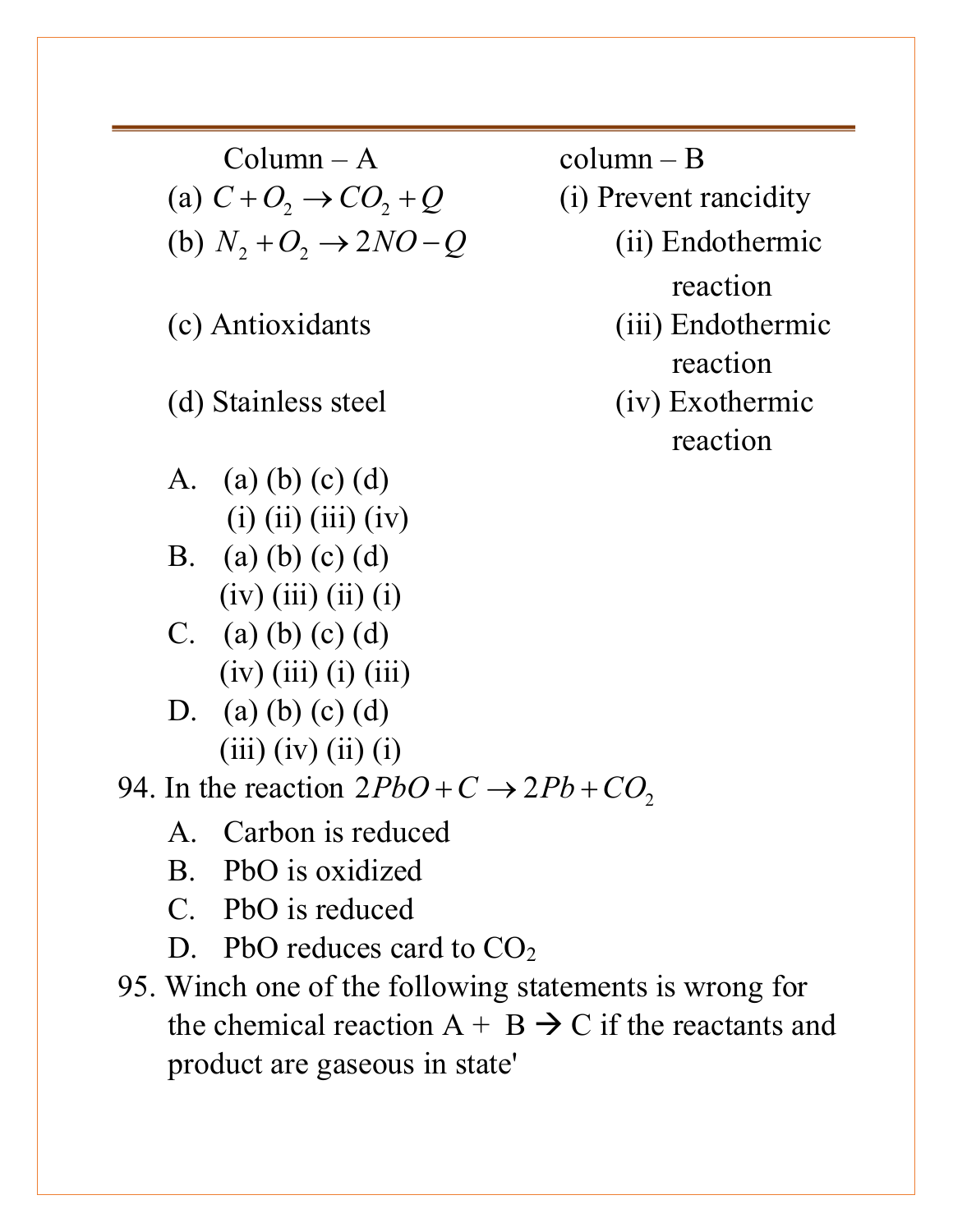- A. One lore of A combines with one liter of B to give one liter of C
- B. One mole of A combines with one mole of B to give one mole of C
- C. One gram of A combines with one gram of B to give one gram of C
- D. One molecule of A combines with one molecule of B to give one molecule of C.
- 96. The volume of oxygen required for complete oxidation of 2 liters of methane at STP is
	- A. 4 liters
	- B. 12.25 liters
	- C. 1 liters
	- D. 8 liters
- 97. Which one of the following produces more number of  $OH<sup>+</sup> ions?$ 
	- A. HCl solution
	- B. CH<sub>2</sub>COOH solution
	- C. NH4OH solution
	- D. NaOH solution
- 98. Which one of the following produce more number of  $H<sub>3</sub>O<sup>+</sup> ions?$ 
	- A. HCl solution
	- B. CH3COOH solution
	- C. NaOH solution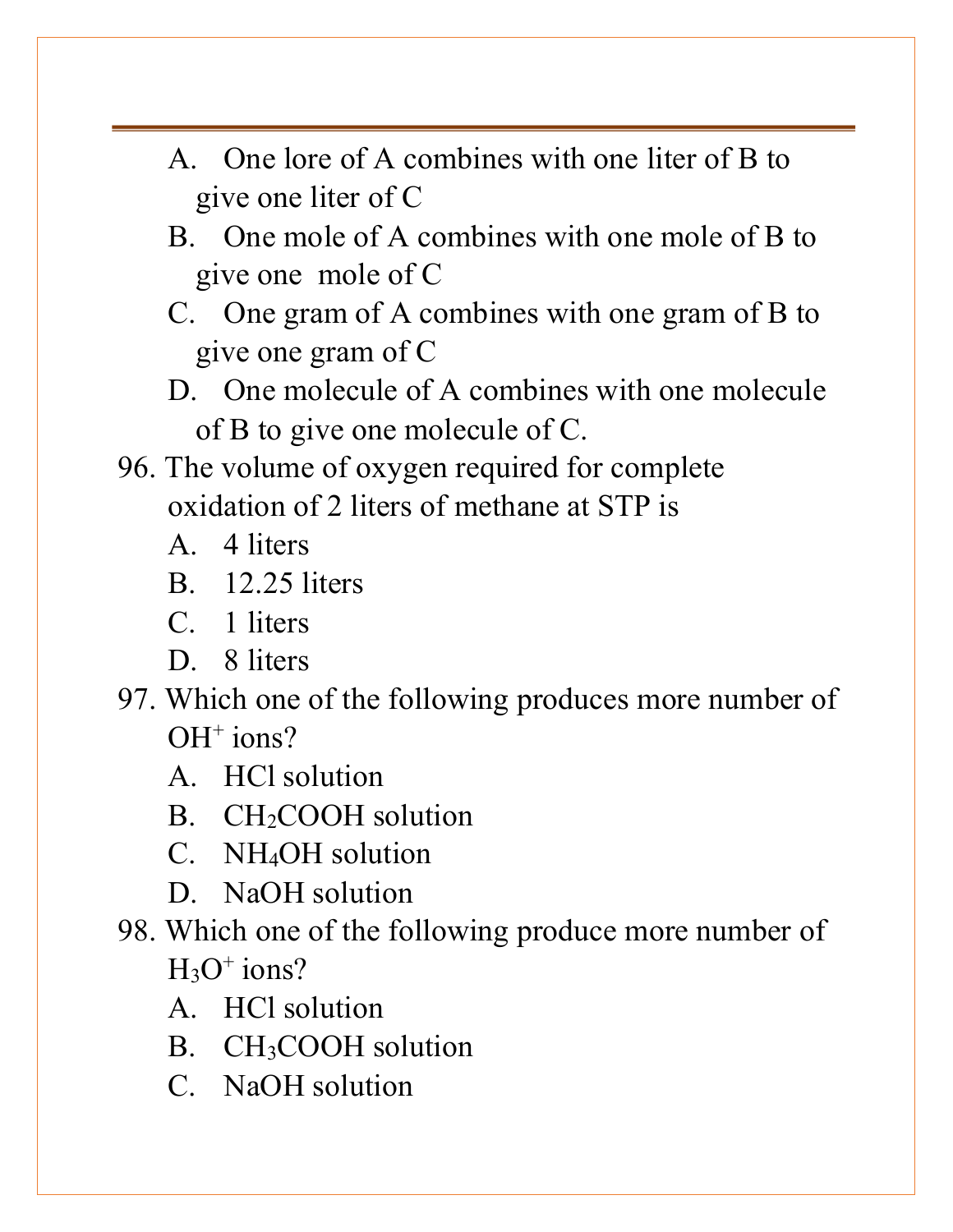D.  $Mg(OH)_2$  solution

99. Which one of the following is a weak base?

- A. KOH
- B. NaOH
- C. NH4OH
- D. None of the above
- 100. Which if the following group elements are known as chalcogen ?
	- A. 16
	- B. 6
	- C. 1
	- D. 17
	- 101. The number of electrons that are present in *p*orbitals of CL- ion is
		- A. 6
		- B. 5
		- C. 11
		- D. 12
	- 102. The impossible set for quantum number for any electron of an atom is

A.  $n = 2$ ,  $l = 1$ ,  $m_l = 0$ ,  $m_s = +1/2$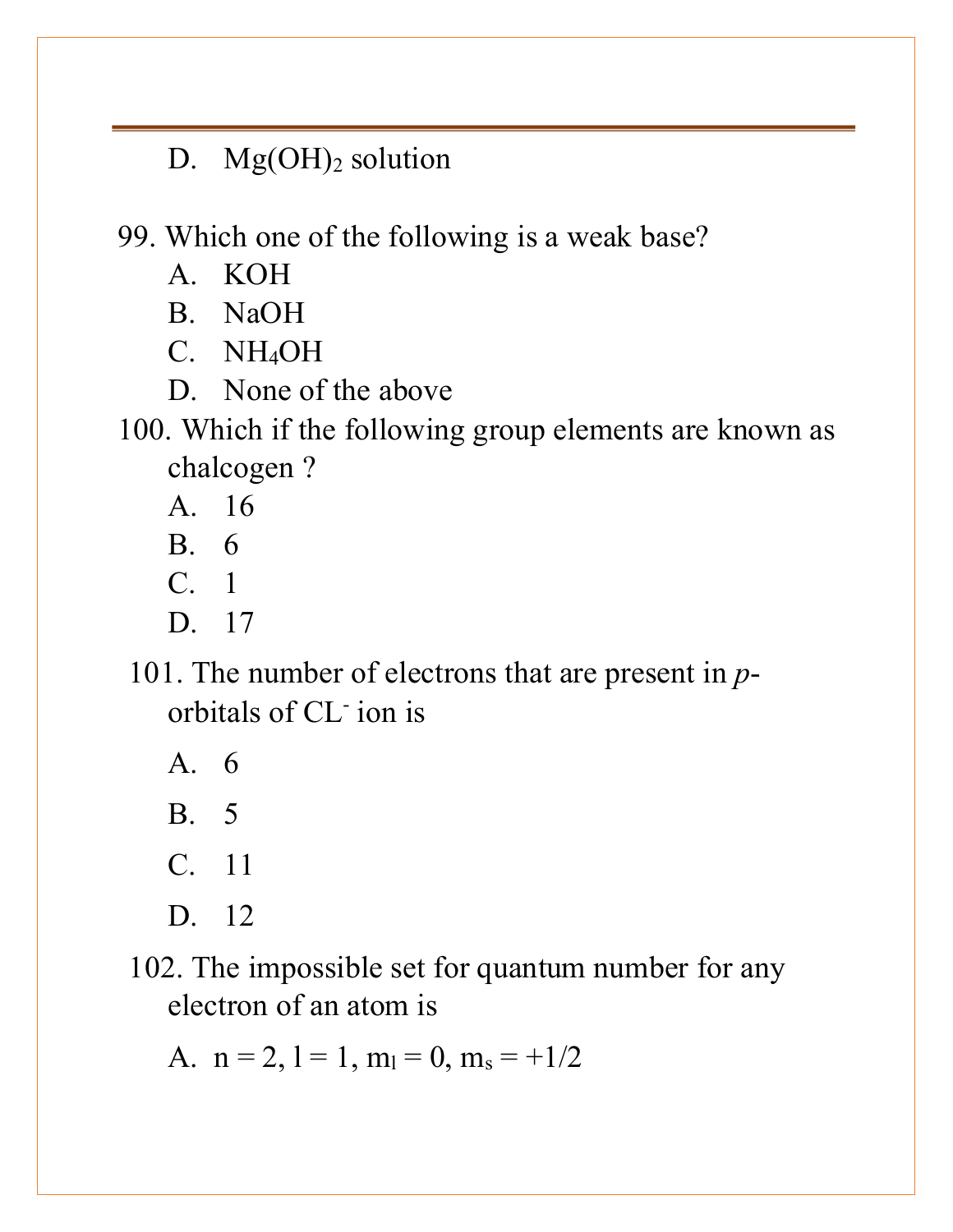- B.  $n = 2$ ,  $l = 2$ ,  $m_l = -1$ ,  $m_s = -1/2$
- C.  $n = 3$ ,  $l = 2$ ,  $m_l = +1$ ,  $m_s = +1/2$
- D.  $n = 3$ ,  $l = 0$ ,  $m_l = 0$ ,  $m_s = -1/2$

103. Elliptical orbits are introduced by

A. Bohr

- B. Sommerfeld
- C. Schrodinger
- D. Zeeman
- 104. Which one of the following is the correct configuration of  $O^2$ ?
	- A.  $1s^2 2s^2 2p^4$
	- B.  $1s^2 2s^2 2p^6$
	- C.  $1s^2 2s^2 2p^2$
	- D.  $1s^2 2s^2 2p^5$
- 105. Where do Na and N belong?
	- A. s- block
	- B. Na belongs to s-block and N belong to dblock
	- C. p-block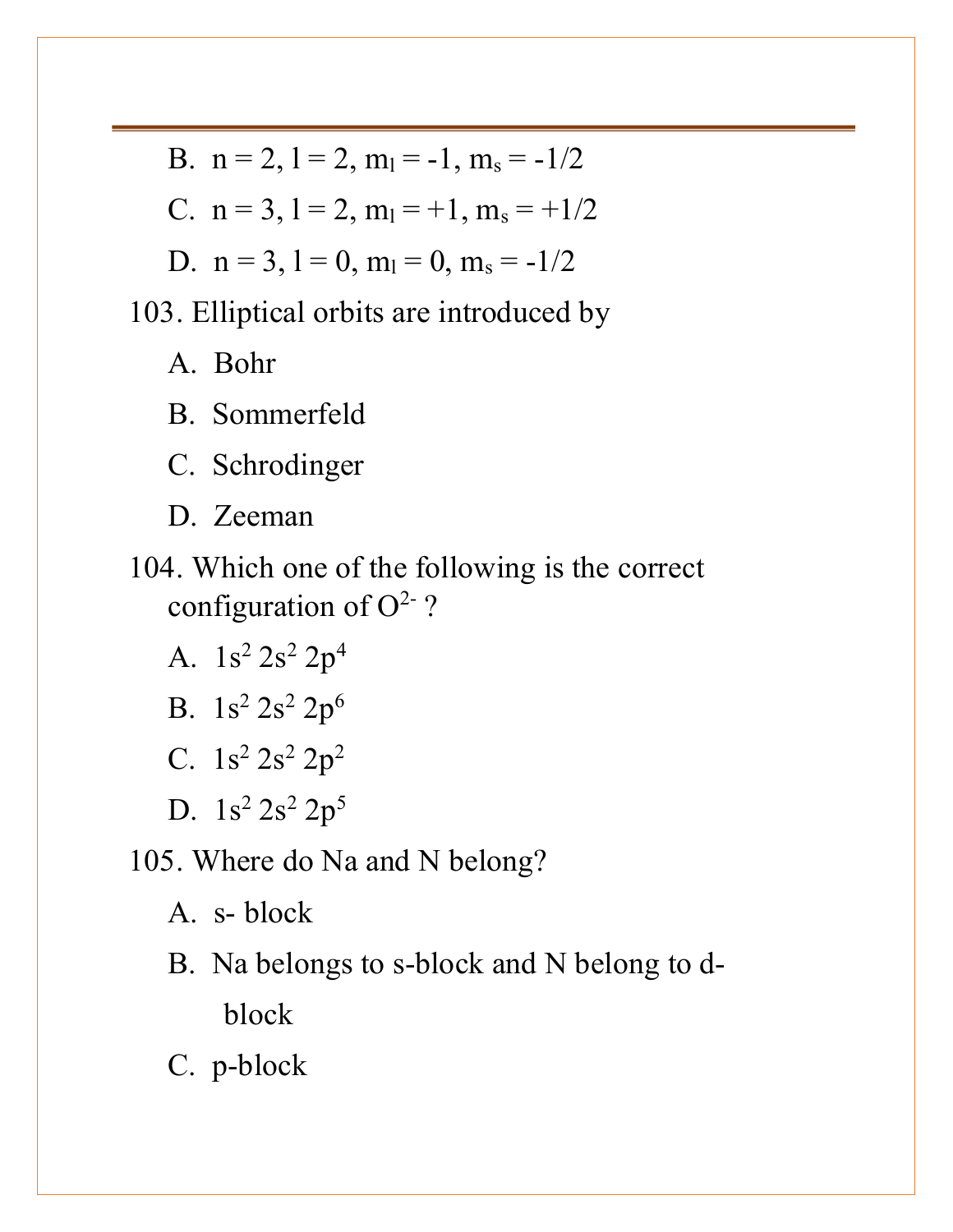D. Na belongs to s-block and N belong to pblock

106. The atomic number of actinide series elements are

- A. 58 to 71
- B. 90 to 103
- C. 92 to 105
- D. 60 to 73
- 107. The order of second ionization energy values of O and N is
	- A.  $Q > N$
	- B.  $N > 0$
	- $C. 0 = N$
	- D. IE<sub>2</sub> is less than  $IE<sub>1</sub>$
- 108. Generally the order of electronegativity in groups
	- A. decreases
	- B. increases
	- C. remains same
	- D. initially decreases and then increases

109. Which of the following is not an ionic compound?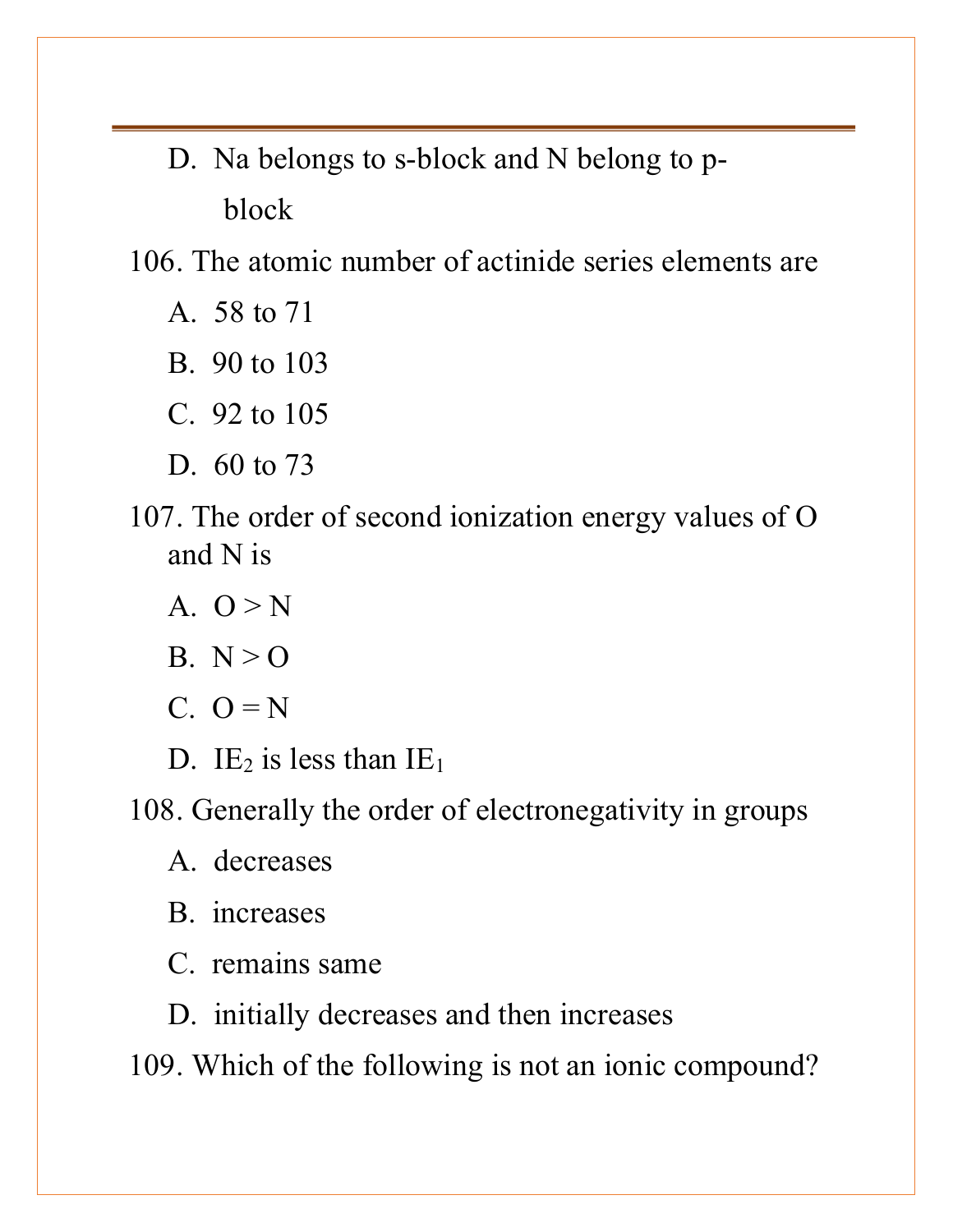- A. NaF
- B. NaCl
- C. MgO
- D. NH3
- 110. The molecule with two bond pairs in two covalent bonds around the nucleus of the central atom without any lone pair in the valence shell is
	- A. Be $Cl<sub>2</sub>$
	- $B. BF<sub>3</sub>$
	- $C. \overline{NH}_3$
	- D. CH4
- 111. The molecules with decreasing order of bond angles are
	- A. BF3, NH3, H2O, CH4
	- B. BeCl2, BF3, CH4, NH3
	- C. BeCl<sub>3</sub>,  $H_2O$ ,  $NH_3$ ,  $CH_4$
	- D. BeCl<sub>2</sub>, H<sub>2</sub>O, NH<sub>3</sub>, CH<sub>4</sub>
- 112. Which one of the following is wrong in case of NaCl crystal?
	- A. It does not conduct electricity in aqueous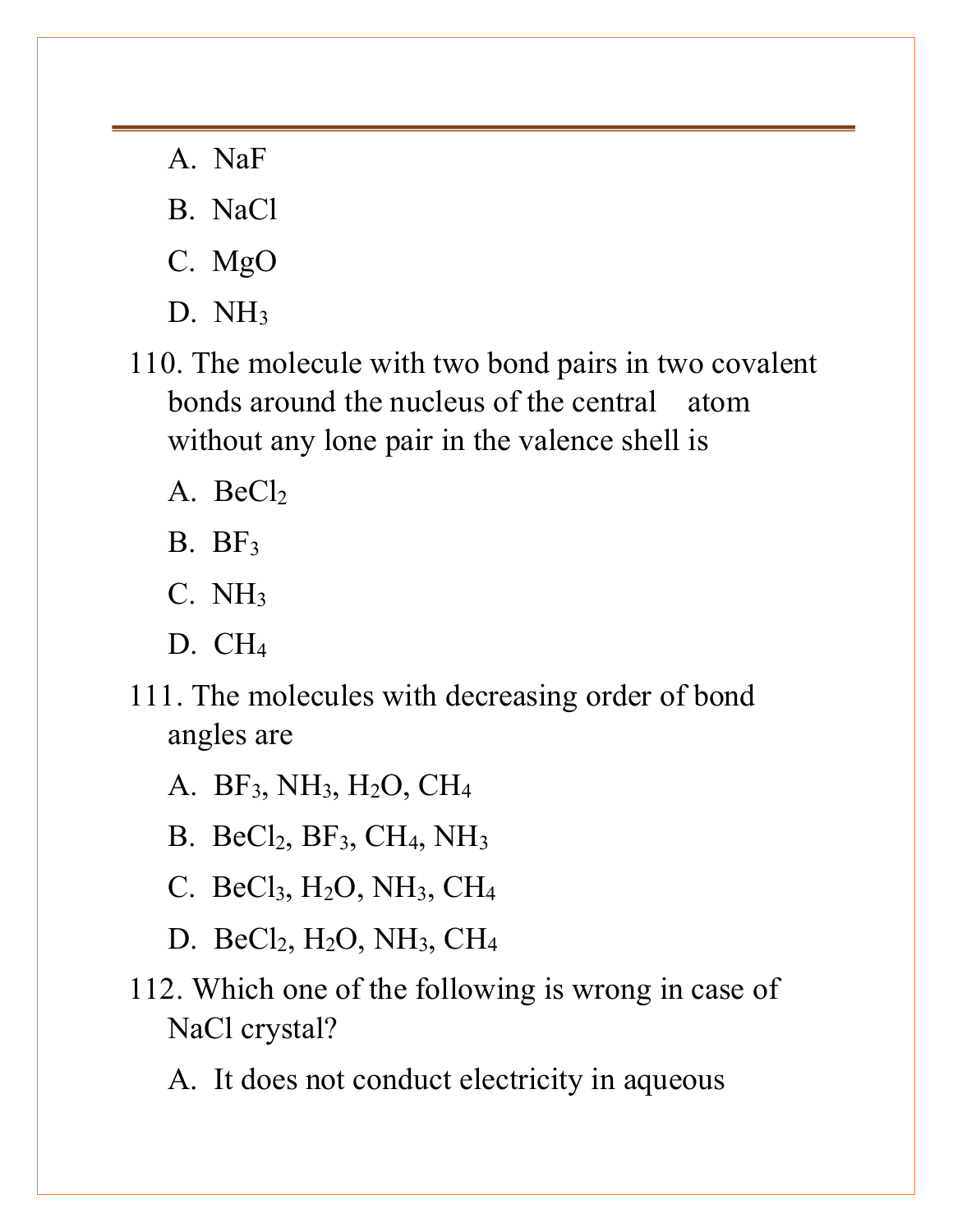state

- B. It is soluble in water
- C. The coordination number of Cl- in

crystal is 6

- D. It is a face-centred cubic crystal
- 113. Which of the following is used as reducing agent in metallurgical process?
	- A. Coke
	- B. O2
	- C. KMnO4
	- D. None of these
- 114. The metal which do not displace hydrogen from dil. HCl is
	- A. Zn
	- B. Mg
	- C. Cu
	- D. Fe
- 115. Generally metallic oxides are converted into medals by
	- A. roasting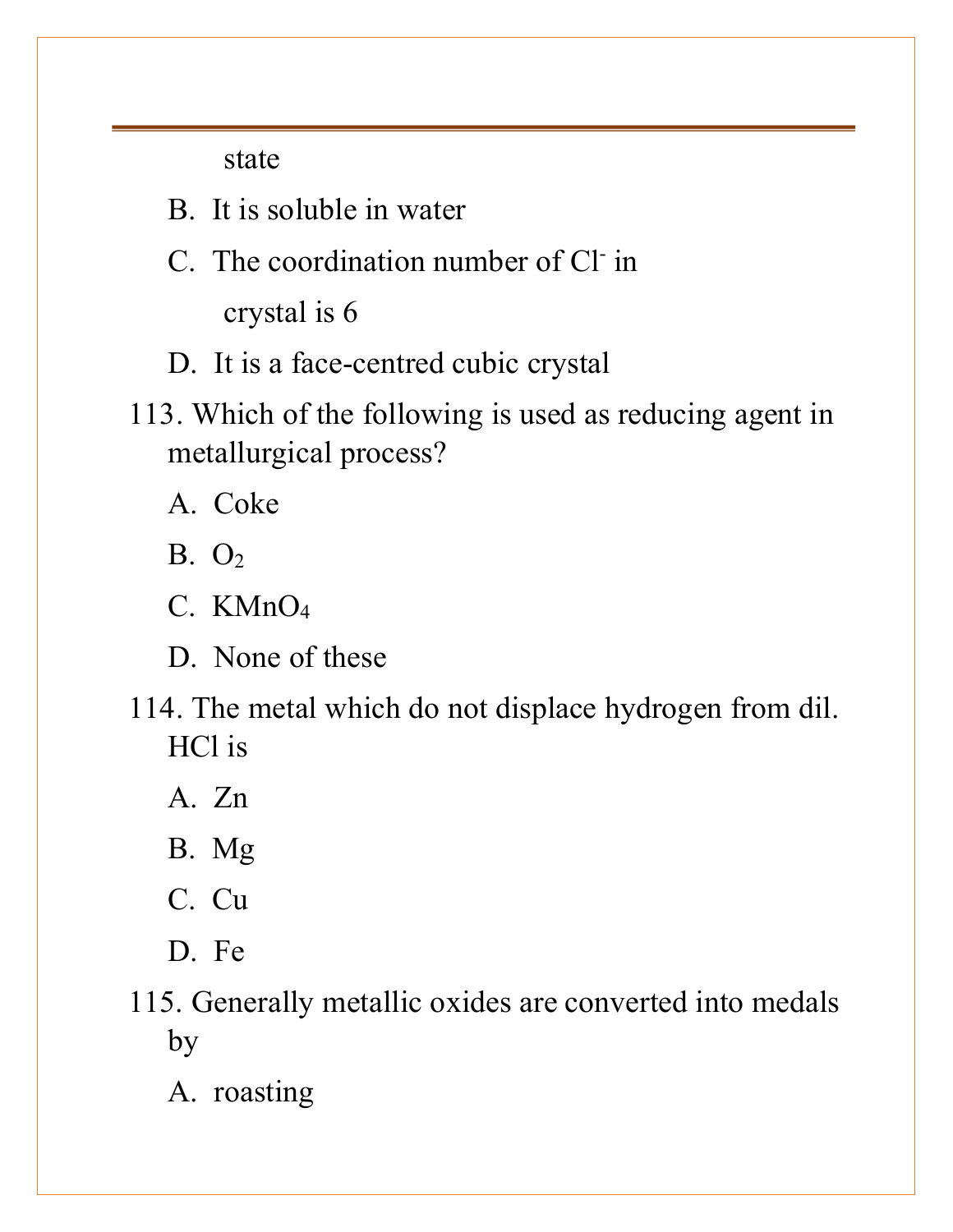- B. calcination
- C. oxidation
- D. reduction
- 116. The reducing agent is used to join railings of railway tracks is
	- A. Al
	- $B. CO<sub>2</sub>$
	- $C. SO<sub>2</sub>$
	- D. None of the above
- 117. The bond angle  $(H—C--H)$  in  $C_2H_4$  is
	- A. 1090 28'
	- B. 180<sup>0</sup>
	- C. 1040 27'
	- D. 120<sup>0</sup>
- 118. The general formula is alcohol is
	- A.  $(C_nH_{2n+1})$  OH
	- B.  $(C_nH_{2n+1}) NH_2$
	- C.  $(C_nH_{2n+1})$  CHO
	- D.  $(C_nH_{2n+1})_2$  O